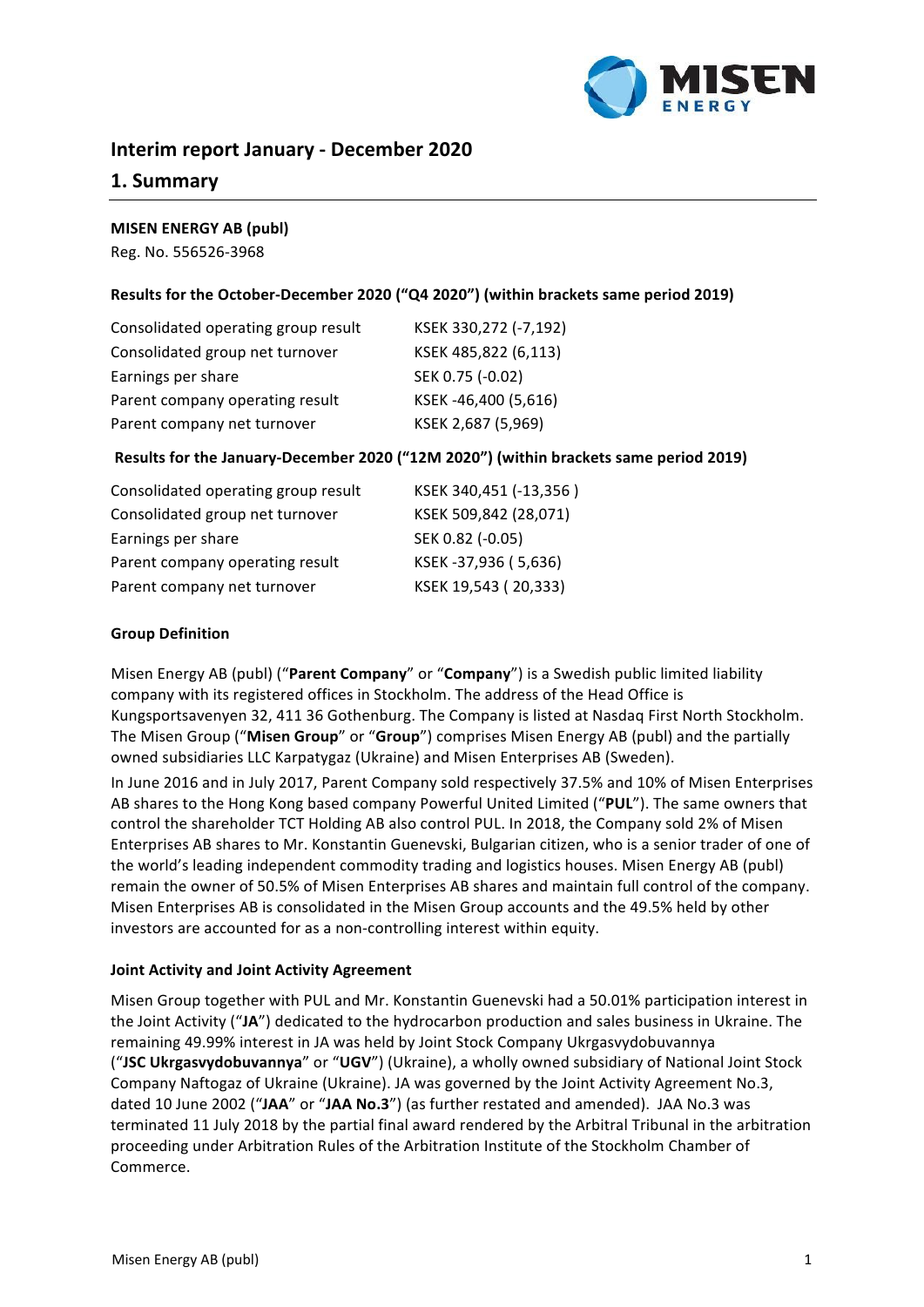# **2. Essential Events during the 12М 2020**

# **Accounting treatment of the Joint Activity**

Misen Enterprises AB and LLC Karpatygaz participated in an arbitration proceeding commenced by JSC Ukrgasvydobuvannya in August 2016 under JAA No.3 and vigorously defend the legitimate interests of their investors.

On 11 July 2018, the Arbitral Tribunal rendered Final Partial Award in the arbitration proceeding commenced under JAA No.3 in accordance to Arbitration Rules of the Arbitration Institute of the Stockholm Chamber of Commerce. This award is a final award on those issues that were decided at this stage of the proceeding. The Arbitral Tribunal fully rejected the JAA's invalidity arguments, as well as the overwhelming majority of JSC Ukrgasvydobuvannya's arguments concerning Misen Enterprises AB and LLC Karpatygaz alleged "breaches". In specific, Final Partial Award acknowledges the following:

1. The Arbitral Tribunal has fully, unanimously and unequivocally dismissed all the claims submitted by JSC Ukrgasvydobuvannya in relation to alleged invalidity of the JAA. The Arbitral Tribunal found no corruption or collusion in the negotiation and approval of the JAA. The Tribunal did not establish any wrongdoing of present and/or former shareholders (beneficial owners) of Misen Enterprises AB and Karpatygaz LLC. Also, there was no wrongdoing of management of Misen Enterprises AB and Karpatygaz LLC. The JAA complied with all relevant Ukrainian legislation. Specifically, the Arbitral Tribunal found that there is no basis to conclude that the JAA breached Article 7(4) of the Pipeline Transport Law or public policy. The Arbitral Tribunal established that JSC Ukrgasvydobuvannya retained full rights to access and use its wells and there was no misappropriation of this of JSC Ukrgasvydobuvannya's property. Further, the Arbitral Tribunal has rejected claims of JSC Ukrgasvydobuvannya that the JAA breached the prohibition on the sale of gas other than to PJSC NJSC Naftogaz of Ukraine pursuant to Article 10 of the Law on the Functioning of the Gas Market.

Summarizing the Arbitral Tribunal findings on the above mentioned issues, the Tribunal confirmed that the JAA is a legal and fully binding contract, which gave rise to substantial benefits for JSC Ukrgasvydobuvannya (notably the ability to commercialise its gas at higher, unregulated prices, the obligation of Misen Enterprises AB to ensure additional financing to implement the Joint Activity Programs, and the revenues earned by providing services to the Joint Activity under the Services Agreement). The JAA was concluded in the interests of JSC Ukrgasvydobuvannya, not contrary to its interests.

2. Performing their respective contractual obligations, Misen Enterprises AB and / or LLC Karpatygaz did not make any material breaches of the JAA, and, therefore the, Arbitral Tribunal has fully, unanimously and unequivocally dismissed all the claims submitted by **JSC Ukrgasvydobuvannya to terminate the JAA on the ground that Misen Enterprises AB** and LLC Karpatygaz allegedly breached their contractual obligations. Specifically, the Arbitral Tribunal found that Misen Enterprises AB made no breach of its obligation to provide additional financing to implement the Joint Activity Programs; LLC Karpatygaz made no breaches of the JAA by entering into any of the sale of gas agreements; there was no failure to contribute know-how to the Joint Activity; there were no unjustified "threats" to stop operation of certain booster compressor stations; LLC Karpatygaz had a right to enter into settlement agreements with respect to certain debts owed to the Joint Activity; and, finally, the Arbitral Tribunal declared that LLC Karpatygaz complied with its obligations under the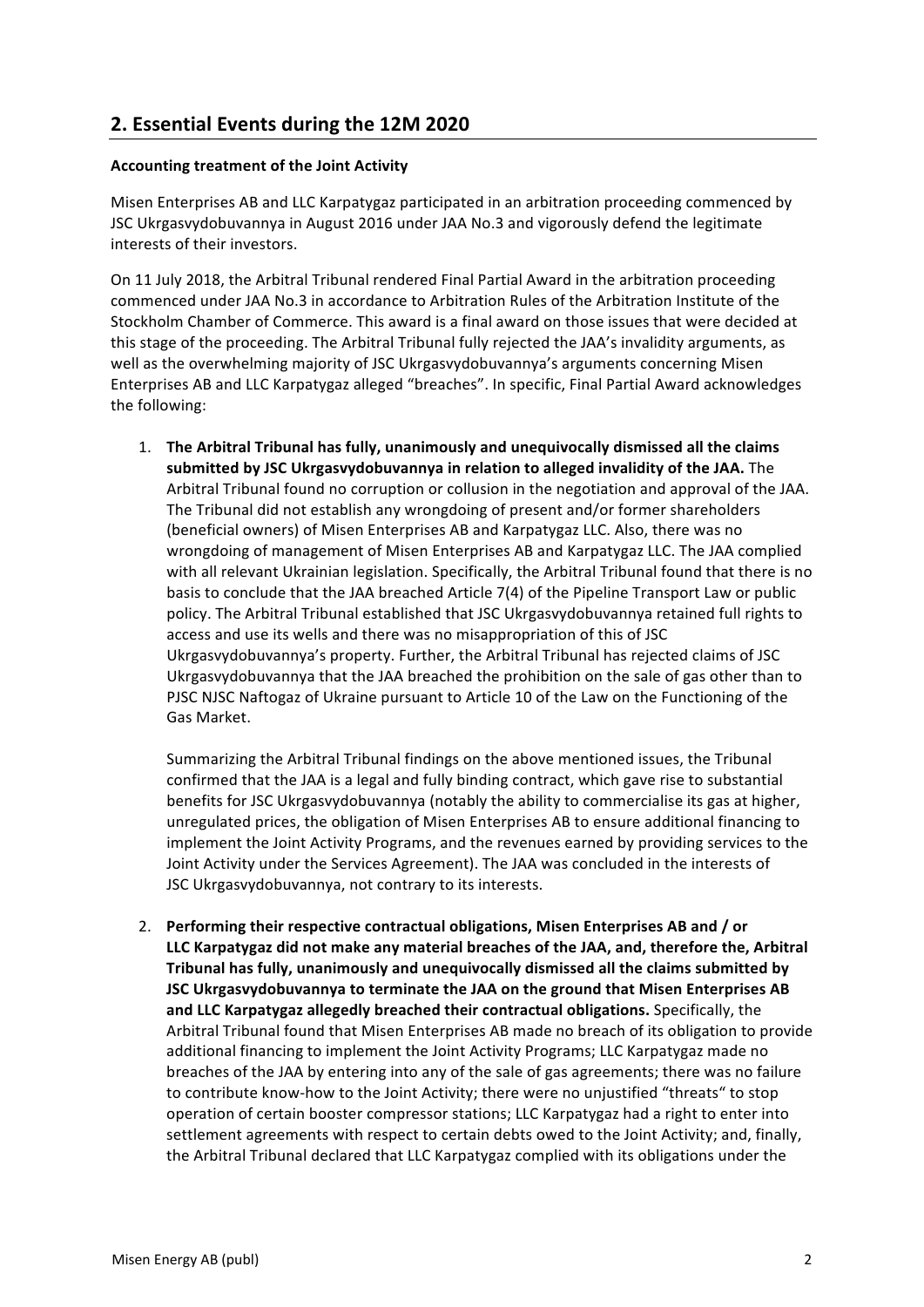JAA with respect to commissioning the booster compressor stations (including the major Khrestyshchenska BCS) and conducting repair works of the wells.

- 3. The only instance where the Arbitral Tribunal partially endorsed the position of **JSC Ukrgasvydobuvannya is the Tribunal's findings that Misen Enterprises did not meet its** obligation to make part of its contribution in the amount of approximately MUSD 8.5 by **31 December 2015 and that Karpatygaz was late under the JAA in equipping certain wells** with metering stations. However, the Arbitral Tribunal decided that these breaches, whether considered alone or together, cannot be characterised as substantially depriving JSC Ukrgasvydobuvannya of what it expected to receive when making the JAA and do not give right for JSC Ukrgasvydobuvannya to terminate the JAA. Moreover, while the Arbitral Tribunal indicated that a failure to make the remaining part of Misen Enterprises AB contribution may lead to making appropriate adjustments to the JAA participant's share of the joint property upon termination of the JAA, this does not result in the rescission of the parties' original agreement on the value of their contributions. Thus, the Arbitral Tribunal upheld that, as was contractually agreed, JAA entitled Misen Enterprises AB and LLC Karpatygaz to a 50,01% share in the joint property.
- 4. However, since the 70% royalty imposed by the Government of Ukraine brought a material change in circumstances and it is no longer possible to achieve the purpose of the JAA, the Arbitral Tribunal concluded that the JAA must be terminated as of 11 July 2018 solely on **these grounds.** As previously reported, Misen Enterprises AB and LLC Karpatygaz agreed on termination of the JAA particularly on these grounds. Again, the Arbitral Tribunal has fully upheld Misen Enterprises AB and LLC Karpatygaz pleadings in this respect.
- 5. Therefore, the Arbitral Tribunal obliged Misen Enterprises AB, LLC Karpatygaz and **JSC** Ukrgasvydobuvannya to take all steps necessary and appropriate to give practical **effect to termination of the JAA.** The parties agree that, following termination, the Joint Activity's assets should be transferred to JSC Ukrgasvydobuvannya, with Misen Enterprises AB and LLC Karpatygaz receiving compensation for their interests in those assets. If after the Final Partial Award the parties will not be able to agree on the valuation of Misen Enterprises AB, LLC Karpatygaz share, this issue will be decided by the Arbitral Tribunal in its final award.

JSC Ukrgasvydobuvannya, Misen Enterprises AB and LLC Karpatygaz agreed that, following termination, the JA's assets should be transferred to JSC Ukrgasvydobuvannya, with Misen Enterprises AB and Karpatygaz LLC receiving compensation for their interests in those assets. The parties assigned LLC Karpatygaz, a former Operator under the JAA, to facilitate transfer of the JA's assets to JSC Ukrgasvydobuvannya. The Arbitral Tribunal shall decide on compensation for the assets of Misen Enterprises AB and LLC Karpatygaz in Joint Activity in the second phase of the ongoing arbitration proceeding.

Misen Enterprises AB, LLC Karpatygaz and JSC Ukrgazvydobuvannya went through the second phase of the arbitration proceeding. JSC Ukrgazvydobuvannya filed its submission in March 2019. JSC Ukrgazvydobuvannya requested the Arbitral Tribunal, among other issues, to significantly reduce participation share of Misen Enterprises AB and LLC Karpatygaz in JAA No.3 and to award compensation of damages that JSC Ukrgazvydobuvannya allegedly suffered due to non-fundamental breaches of JAA No.3. Misen Enterprises and LLC Karpatygaz filed their submission in June 2019. They requested the Arbitral Tribunal to dismiss all the claims submitted by JSC Ukrgazvydobuvannya in their entirety and order to Ukrgazvydobuvannya to pay to Misen Enterprises AB and LLC Karpatygaz compensation for their share of the Joint Activity.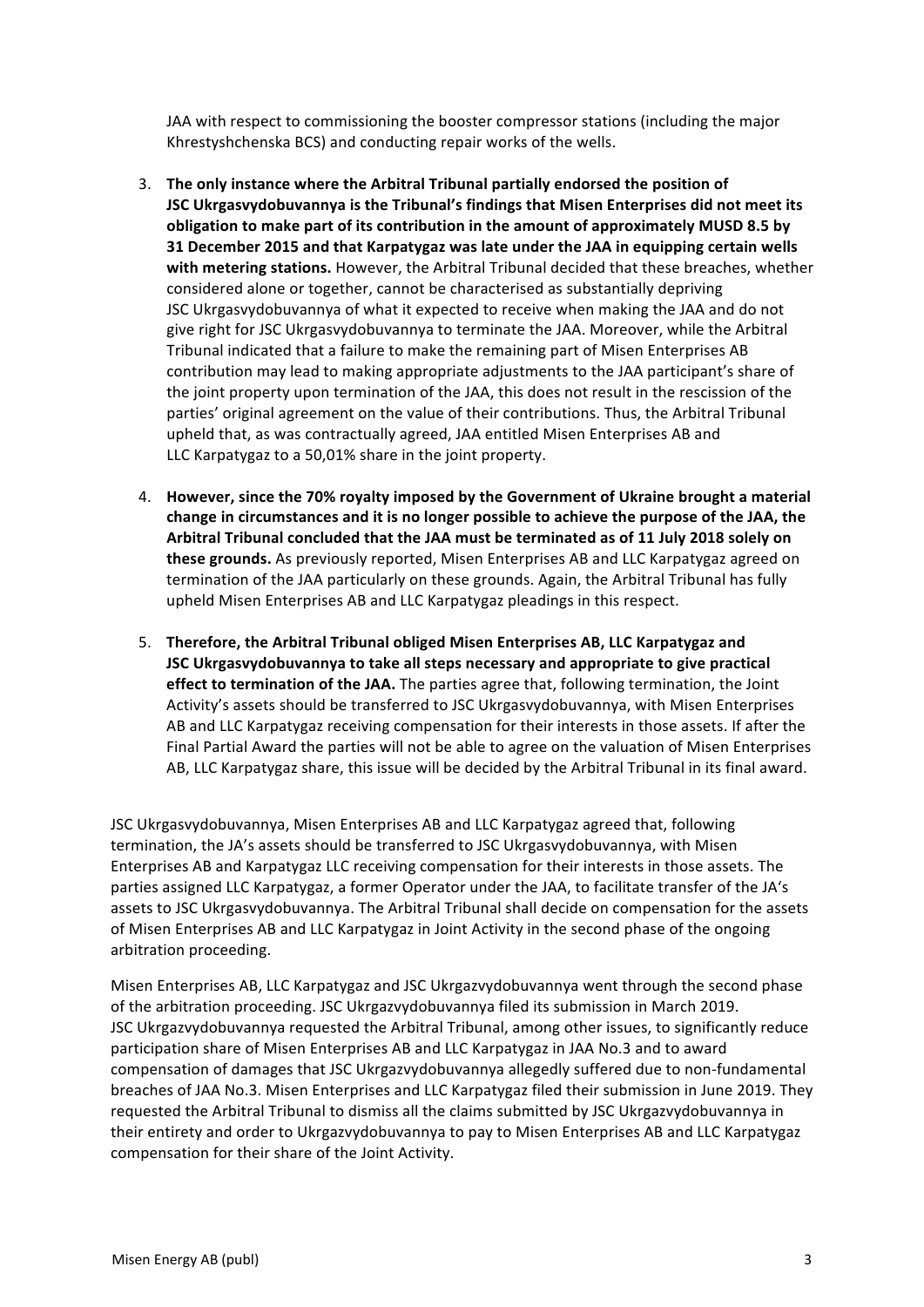In November 2019, JSC Ukrgazvydobuvannya, Misen Enterprises AB and LLC Karpatygaz filed their statements on costs. Misen Enterprises AB and LLC Karpatygaz claim that JSC Ukrgazvydobuvannya should at a minimum bear the full costs of the first phase of the arbitration and reimburse Misen Enterprises AB and LLC Karpatygaz all costs related thereto given that JSC Ukrgazvydobuvannya's arguments concerning alleged "fundamental breaches", "malicious arrangement" and "invalidity" under Ukrainian law unnecessarily burdened phase one of the arbitration proceeding and were rejected in their entirety in the Partial Final Award.

On 26 March 2020 the Arbitral Tribunal rendered a Consent Award and confirmed the settlement agreement concluded by JSC Ukrgazvydobuvannya, Misen Enterprises AB and LLC Karpatygaz in July 2019. In specific, the following issues were resolved:

- JSC Ukrgazvydobuvannya owns hydrocarbons produced using JA's assets from 1 December 2016 to 10 July 2018 (termination of JAA No.3).
- Total value of the produced hydrocarbons is MUAH 1,200 (MSEK 344) including VAT.
- Misen Enterprises AB and Karpatygaz LLC waive claims for any payments under the respective agreements for lease of booster compression stations.
- Misen Enterprises AB, Karpatygaz LLC and JSC Ukrgazvydobuvannya should terminate all the court proceedings in relation to the hydrocarbons produced using JA's assets from 1 December 2016 to 10 July 2018.
- JSC Ukrgazvydobuvannya is solely responsible for gas storage costs and any other charges and taxes related to the production, storage and processing costs.

On 17 June 2020, Misen Enterprises AB and LLC Karpatygaz received a second final partial award rendered by the Arbitral Tribunal. This award is a final award on those issues that were decided at this stage of the proceedings. In specific, the Arbitral Tribunal decided that JSC Ukrgasvydobuvannya should get title to the joint property only on payment in full of compensation to Misen Enterprises AB and LLC Karpatygaz. The Arbitral Tribunal fully rejected the overwhelming majority of JSC Ukrgasvydobuvannya's arguments concerning valuation of the joint property. The Arbitral Tribunal decided that:

- Joint property should be valued solely by reference to the Depreciated Replacement Cost ("DRC") methodology. In a nutshell, DRC methodology derives the replacement cost of the asset by looking at current costs of a similar property or the costs of reproducing a replica and depreciates that cost based on physical deterioration and economic obsolescence. The Arbitral Tribunal decided that in many respects (including but not limited to allocation of fuel gas costs, application of the economic obsolescence test) the DRC method should be applicable as suggested by the quantum experts of Misen Enterprises AB and LLC Karpatygaz.
- Value of the joint property shall not be reduced by the costs allegedly necessary to repair the Chervonodonetska BCS and amount for alleged penalties for maintenance of the Yulyivska BCS.

The Arbitral Tribunal decided that JSC Ukrgasvydobuvannya has not established any loss it allegedly suffered due to a failure of LLC Karpatygaz to engage a contractor to design and develop metering stations at certain wells under JAA. The Arbitral Tribunal also decided that JSC Ukrgasvydobuvannya should not be entitled to any damages for a failure of Misen Enterprises AB to make a full contribution under JAA. However, in light of this, the Arbitral Tribunal reduced the share of Misen Enterprises AB to 23.9% (as opposed to 50% under JAA) and increased the share of LLC Karpatygaz to 0.015% (as opposed to 0.01% under JAA) in the joint property.

As a result, the Arbitral Tribunal directed JSC Ukrgasvydobuvannya, Misen Enterprises AB and LLC Karpatygaz within 60 days of the date of the second partial award, or the other date mutually agreed by the parties, to agree on the net value of the joint property in Ukrainian Hryvnia as of 11 July 2018,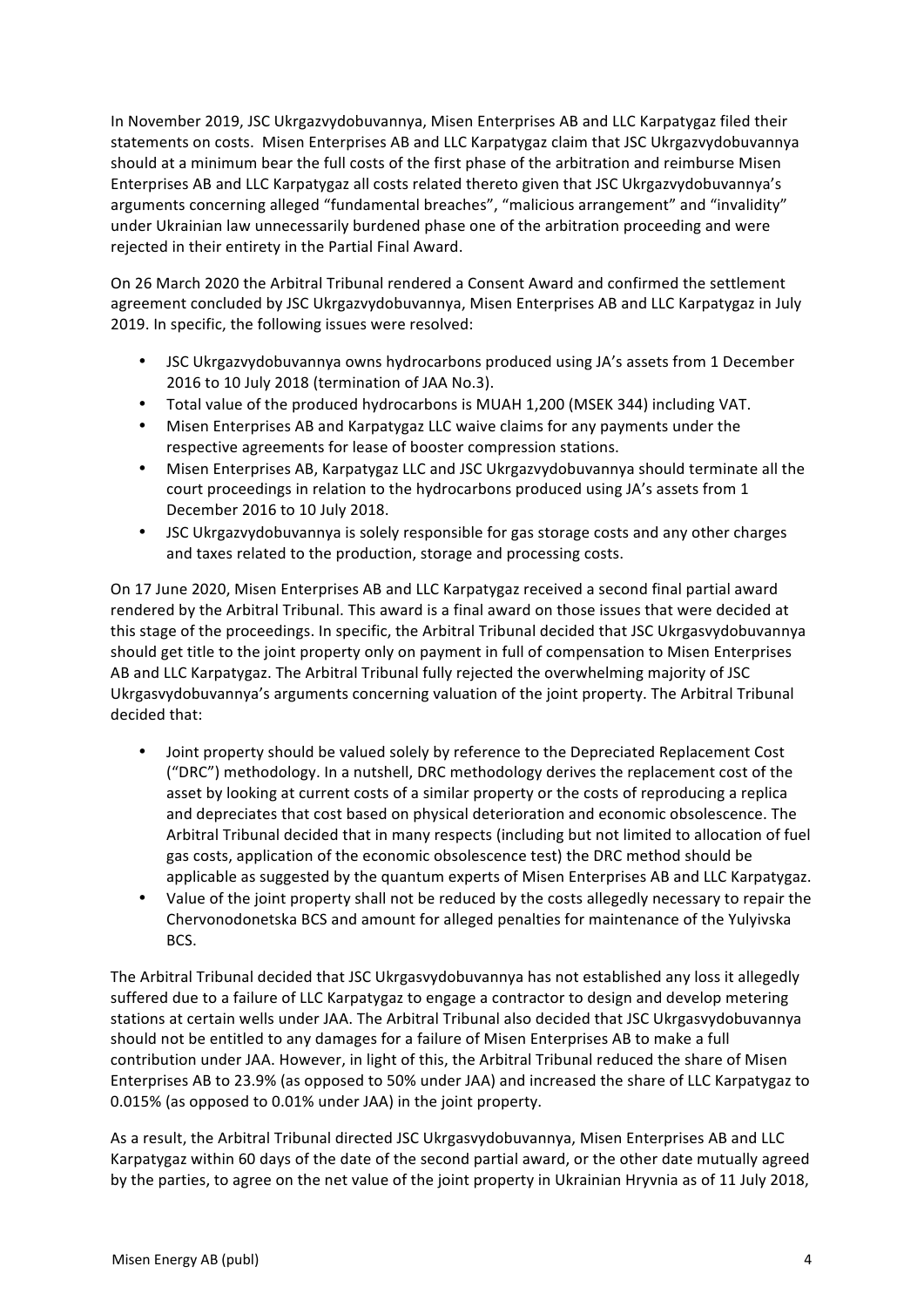based on the above determinations. The parties requested the Arbitral Tribunal an additional extension to reach an agreement.

The Arbitral Tribunal ordered JSC Ukrgasvydobuvannya to pay to Misen Enterprises AB and LLC Karpatygaz the majority of the legal and arbitration costs that Misen Enterprises AB and LLC Karpatygaz incurred in this arbitration.

On 24 September 2020, Misen Enterprises AB, LLC Karpatygaz and JSC Ukrgasvydobuvannya requested the Arbitral Tribunal to record a Settlement Agreement on settlement of certain legal relations in a Final Award by Consent.

On 5 November 2020, Misen Enterprises AB and LLC Karpatygaz received a Final Award by Consent from the Arbitral Tribunal in the SCC case V 2016/114. This award records a Settlement Agreement on settlement of certain legal relations:

- The total value to be paid by JSC Ukrgasvydobuvannya to Misen Enterprises AB and LLC Karpatygaz is UAH 1,575,093,162.86 (KSEK 451,784) for their share in the joint property under the JAA No.3 including for hydrocarbons produced using JA's assets from 1 December 2016 to 10 July 2018 (termination of JAA No.3).
- JSC Ukrgasvydobuvannya is entitled to withhold a tax on non-resident income for 15% of the specified amount to Misen Enterprises AB (UAH 236,113,788, KSEK 67,725) and pay the withheld amount to the budget of Ukraine. The Settlement Agreement does not regulate payment of tax, if any, in Sweden.
- Ownership of shares of Misen Enterprises AB and LLC Karpatygaz in the joint property under the JAA No.3 shall pass to JSC Ukrgasvydobuvannya from the date of full payment by JSC Ukrgasvydobuvannya to Misen Enterprises and LLC Karpatygaz of all amounts under the Settlement Agreement.

To receive compensation, Misen Enterprises AB should seek recognition and enforcement of the Final Award by Consent in Ukraine. JSC Ukrgasvydobuvannya is liable to pay compensation to Misen Enterprises AB in US dollars during five working days following the day of entry into force of the decision of the national court of Ukraine on recognition and enforcement of the Final Award by Consent.

For further information, please also refer to chapter Essential events after the end of the 12M 2020.

Given that JAA No. 3 was terminated as of 11 July 2018, the Company believes that control over the specific assets owed by JA no longer exists when preparing this interim report for the 12M 2020. Control is required to consolidate the assets as well as the future results of the JA in the Group accounts.

The claims against JSC Ukrgazvydobuvannya accounted for as an asset in the Group financial statements based on the Final Award by Consent granted by the Arbitral Tribunal in the SCC case V 2016/114 on 5 November 2020.

The accounting treatment and book value do not purport to reflect the value of the claims of Misen Enterprises AB or LLC Karpatygaz for compensation arising from the termination of JAA No.3. Nor does this accounting treatment imply in any respect any waiver of any claim submitted by Misen Enterprises AB and LLC Karpatygaz in the arbitration proceeding under JAA No.3 or any other right of Misen Group. Misen Enterprises AB and LLC Karpatygaz continue to defend the legitimate interests of their shareholders and seek compensation for their share in the Joint Activity from the termination of JAA No.3.

Under JAA No.3 Misen Group operated solely in Ukraine.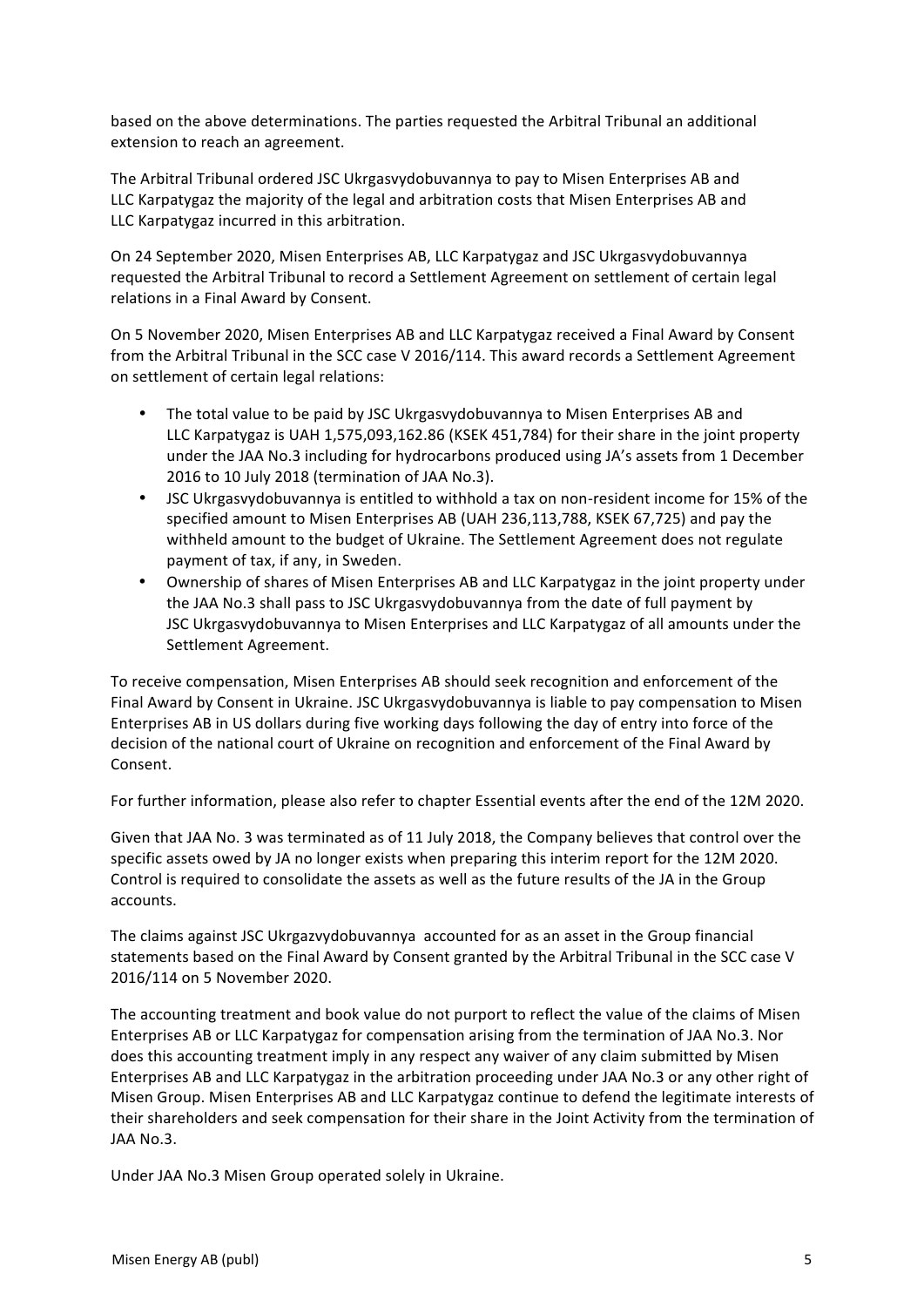# **Enforcement of the Arbitration Awards**

In order to fully execute the arbitration awards and obtain compensation from JSC Ukrgazvydobuvannya, Misen Enterprises AB, LLC Karpatygaz and JSC Ukrgazvydobuvannya should seek an enforcement and recognition of the arbitration awards in Ukraine under the New York Convention on the Recognition and Enforcement of Foreign Arbitral Awards.

In April 2020, Misen Enteprises filed a motion to enforce a Consent Award rendered by the Arbitral Tribunal on 26 March 2020. The court confirmed and recognized a Consent Award in June 2020.

In July 2020, Misen Enteprises AB filed a motion to confirm and enforce the Second Partial Final Award in Ukraine.

On 11 September 2020 Kyiv Court of Appeal granted an application of Misen Enterprises AB whereby Misen Enterprises AB sought recognition and enforcement of the Second Partial Final Award dated 12 June 2020 (subject to the Corrections of the Second Partial Final Award dated 18 August 2020). JSC Ukrgazvydobuvannya filed a cassation appeal to the Supreme Court of Ukraine. The hearing was scheduled on 14 January 2021.

In November 2020, Misen Enteprises AB filed a motion to confirm and enforce the Final Award by Consent granted by the Arbitral Tribunal in the SCC case V 2016/114 on 5 November 2020. The hearing was scheduled on 5 January 2021.

For further information, please also refer to chapter Essential events after the end of the 12M 2020.

### **Financing of the Group's Swedish operations**

In November 2018, Misen Energy AB (publ) signed the Financing Agreement with PUL for the maximum sum of up to 12 million Euros. The Agreement obliges PUL to provide financing for the Swedish operation and an arbitration proceeding commented by JSC Ukrgazvydobuvannya under Arbitration Rules of the Arbitration Institute of Stockholm Chamber of Commerce in July 2016 against Misen Enterprises AB and LLC Karpatygaz.

Under the Financing Agreement, PUL agreed to provide financing on a non-recourse, unsecured and unguaranteed basis. Misen Energy AB (publ) agreed to pay an amount equal to the PUL's outlay on the arbitration proceeding at the date of payment plus 20 % of any final settlement at the arbitration proceeding to PUL. Such fee shall only become payable upon any final settlement of the arbitration claim. If Misen Energy AB (publ) does not achieve success in the arbitration proceeding, PUL shall not be entitled to any fee or repayment of any outlay. The contribution from PUL in accordance with the Financing Agreement is recorded as "Other operating income".

On 12 February 2020, Misen, PUL and SP Holdings signed an additional agreement to the Financing Agreement dated 28 November 2018 whereby from 1 October 2019 all rights and obligations of SP Holdings Limited deriving from the Loan Agreement have acquired PUL's Capital Partner's rights and obligations under the Financing Agreement. As a result of that, SP Holding Limited is not entitled to a lenders fee alongside with repayment of the loan amount. Instead, SP Holdings will be entitled to a portion of any final settlement of the arbitration claim.

On 13 March 2020 Misen Energy AB (publ) signed the Financing Agreement. A new financial partner is the United States based international businessman Mr. Edvardas Jatautas, who will fund Misen in case PUL waives its priority right to provide funding under the Financing Agreement. Under that Financing Agreement, Misen Energy AB (publ) is entitled to up to 1 million EUR to fund the Swedish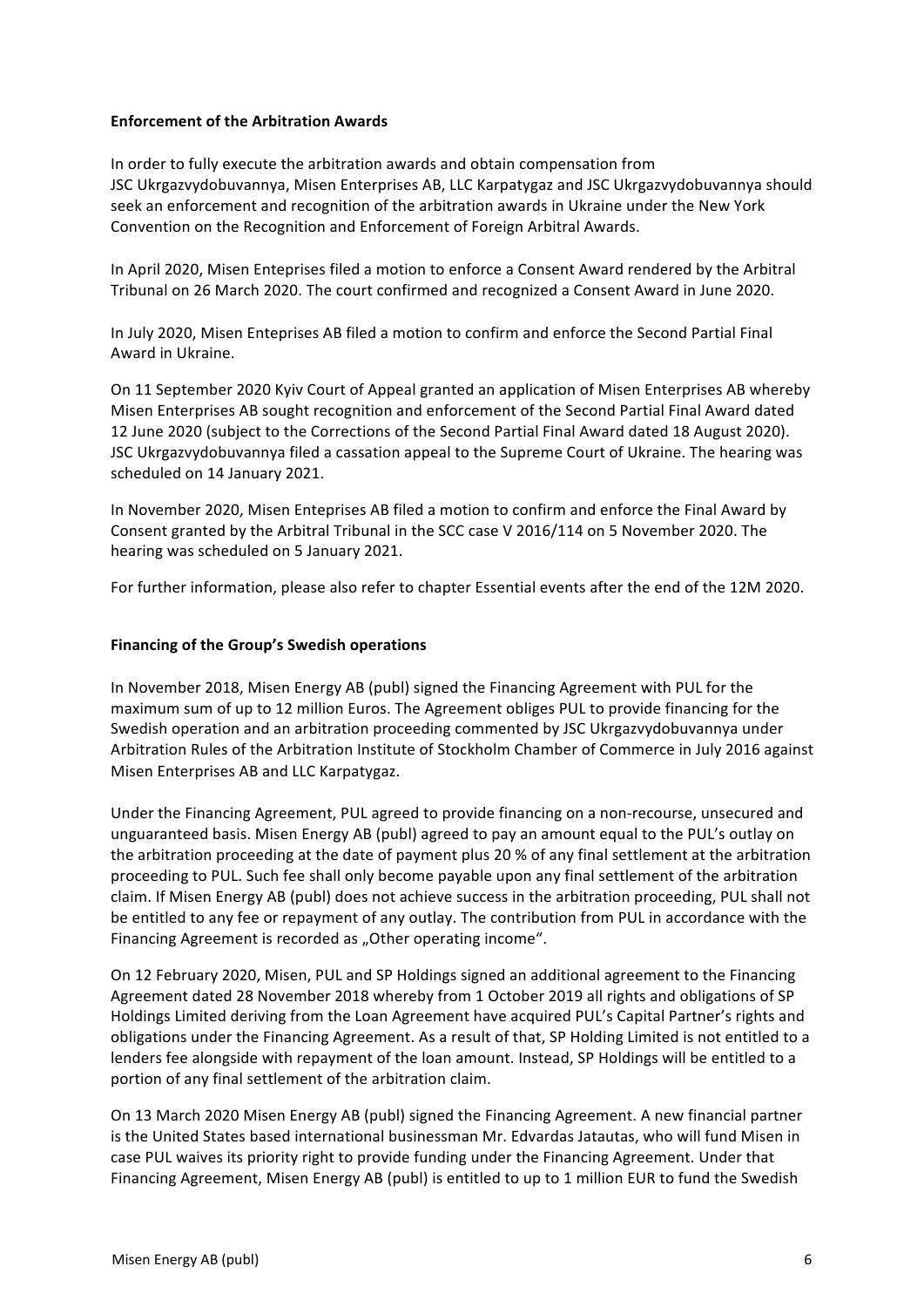operation and the ongoing arbitration proceeding commenced by JSC Ukrgazvydobuvannya in July 2016. If Misen Energy AB decides to use the new credit facility the Company shall pay a fee equal to the funder's outlay plus an outlay multiplied by three.

On 2 November 2020, Misen Energy AB (publ), Misen Enterprises AB, PUL and Mr. Edvardas Jatautas signed an Amendment Agreement to the Priorities and Call Option Agreement whereby, among other things, the parties reduced a fee under the Financing Agreement dated 13 March 2020. Under the amended terms, the Company shall pay a fee equal to the funder's outlay plus an outlay multiplied by two.

Misen Energy AB (publ) has a complete control over the arbitration proceeding and has the right to settle with JSC Ukrgazvydobuvannya, discontinue proceeding, pursue the proceeding to trial and take any action Misen Energy AB (publ) considers appropriate to enforce the Final Award.

During the 12M 2020 PUL and Mr. Edvardas Jatautas have provided additional financing for the arbitration proceeding and the operation of the Swedish companies. For 2018-2019 and the 12M 2020 the capital contribution amounts to KEUR 3,380 (KSEK 35,273).

For further information, please also refer to chapter Essential events after the end of the 12M 2020.

# **Pre-trial Investigations in Criminal Cases**

The pre-trial investigations in criminal cases commenced by the General Prosecutor Office of Ukraine respectively in 2014 and 2017, as supplemented with the JSC Ukrgasvydobuvannya's criminal complaint dated 5 September 2016 and JSC Ukrgasvydobuvannya's motion and notice of commitment of criminal offence dated 21 and 22 February 2017, were ongoing as of the date of this report, to the best knowledge and understanding of Misen Enterprises AB and LLC Karpatygaz. Any pre-trial investigations in criminal cases are not public under the laws of Ukraine.

In September 2017, JSC Ukrgasvydobuvannya submitted another criminal complaint to the National Anticorruption Bureau of Ukraine (thereafter as "NABU"). In September 2017, NABU finished its pretrial investigation and submitted a claim to the Commercial Court of Kiev. NABU requested the court to invalidate the Amendment No.4 to the JAA No.3 and the agreement for the provision of services on production, collection, treatment and transportation of natural gas, oil and gas condensate that LLC Karpatygaz concluded with JSC Ukrgasvydobuvannya in April 2011. The court instituted a legal proceeding in October 2017. The preparatory hearings were held in May-August 2018. The Court dismissed jurisdictional objections raised by Misen Enterprises AB and LLC Karpatygaz and moved the case to the consideration phase of the legal proceeding. The Court did not provide reasons for that dismissal.

The hearing was held in October 2018. The Kyiv Economic Court dismissed a claim what regards, among other issues, invalidation of JAA in their entirety. NABU and JSC Ukrgasvydobuvannya appealed against the decision. The appeal court hearing was held in May 2019. The North Economic Court of Appeal dismissed appeal claims submitted by NABU and JSC Ukrgasvydobuvannya. The Court upheld the decision of the first instance court.

On 5 June 2019, the Constitutional Court of Ukraine decided that NABU has no authority to challenge validity of any such agreements. Specifically, the Court decided that "paragraph 13 of part one of Article 17 of the Law of Ukraine "On the National Anti-Corruption Bureau of Ukraine" dated 14 October 2014 No. 1698-VII under which the National Anti-Corruption Bureau of Ukraine is vested with the right "in presence of the grounds provided for by law, to file claims with the court seeking to invalidate transactions according to the procedure established by the laws of Ukraine" be recognized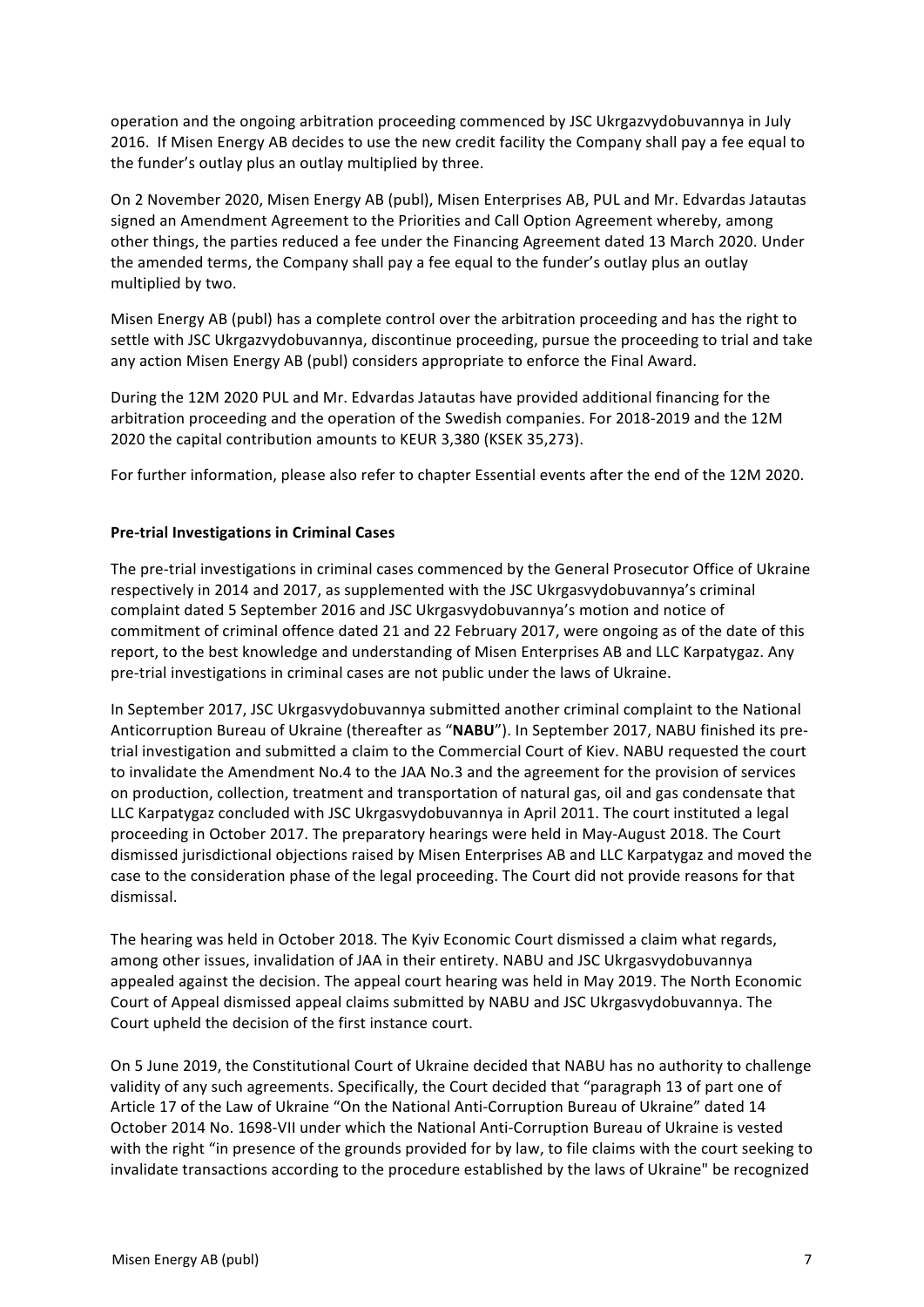as incompliant with the Constitution of Ukraine (unconstitutional)." The decision of the Constitutional Court of Ukraine is final and binding.

Disregarding the above decision of the Constitutional Court of Ukraine, NABU and JSC Ukrgasvydobuvannya appealed against the decision rendered by the North Economic Court of Appeal. NABU and JSC Ukrgasvydobuvannya claimed, among other issues, that the North Economic Court of Appeal had illegally upheld that Amendment No.4 of JAA No.3 was valid until its termination. In July 2019, the Supreme Court of Ukraine decided to open the cassation proceeding. The hearing was held on 4 September 2019 at which the case consideration was rescheduled to 2 October 2019. On 2 October 2019 the court postponed the hearing until 4 December 2019.

On 4 December 2019 the Supreme Court of Ukraine upheld cassation appeal of NABU and partially upheld cassation appeal of JSC Ukrgasvydobuvannya. At the same time the court cancelled rulings of Kyiv Economic Court and North Economic Court and sent the case for reconsideration in a new circle.

On 11 January 2020 the Kyiv Commercial Court resolved to open the court proceeding. The preparatory hearings were held on 19 May 2020 and 15 December 2020. The Court moved the case to consideration phase of the legal proceeding. The hearing will be held on 23 February 2021.

At any event, LLC Karpatygaz and Misen Enterprises AB consider the criminal allegations to be ungrounded and deny them in their entirety. Misen's position is that the Arbitral Tribunal had the exclusive jurisdiction to determine validity of JAA No.3.

# **Contribution to the JA**

Following termination of the JAA No. 3, Misen Enterprises AB considers that no further contributions can be made under JAA No.3. At the arbitration proceeding, Misen Enterprises AB agreed that damages for the breach of clause of the JAA regarding contribution is the only available remedy, however, argued that JSC Ukrgasvydobuvannya failed to prove loss and causation.

The liability regarding the remaining contribution, previously accounted for in Misen Group, has been reversed as a part of the deconsolidation of JA as of 31 December 2017.

# **Operations of the JA during 12M 2020**

Given that the Arbitral Tribunal terminated the JAA No.3 in July 2018, during 12M 2020 the Joint Activity did not conduct any operations.

# *Agreements with Solar Turbines CIS LLC and GEA Luftkuhler GmbH*

In June 2013 and in 2015, LLC Karpatygaz in its capacity as Operator of the Joint Activity entered into agreements for equipment supply and maintenance services (as further amended) with Solar Turbines CIS LLC and Solar Turbines Europe S.A. respectively. Solar Turbines CIS LLC and Solar Turbines Europe S.A. rendered the agreed services and supplied equipment, however the Joint Activity did not pay for the services mainly due to the halted operations of the Joint Activity. As of 31 December 2020, outstanding debt to Solar Turbines CIS LLC and Solar Turbines Europe S.A. amounted to KUSD 969.6 (KSEK 7,946.2).

In May 2015 Karpatygaz LLC in its capacity as Operator of the Joint Activity and GEA Luftkuhler GmbH entered into agreements for equipment supply (as further amended). GEA Luftkuhler GmbH supplied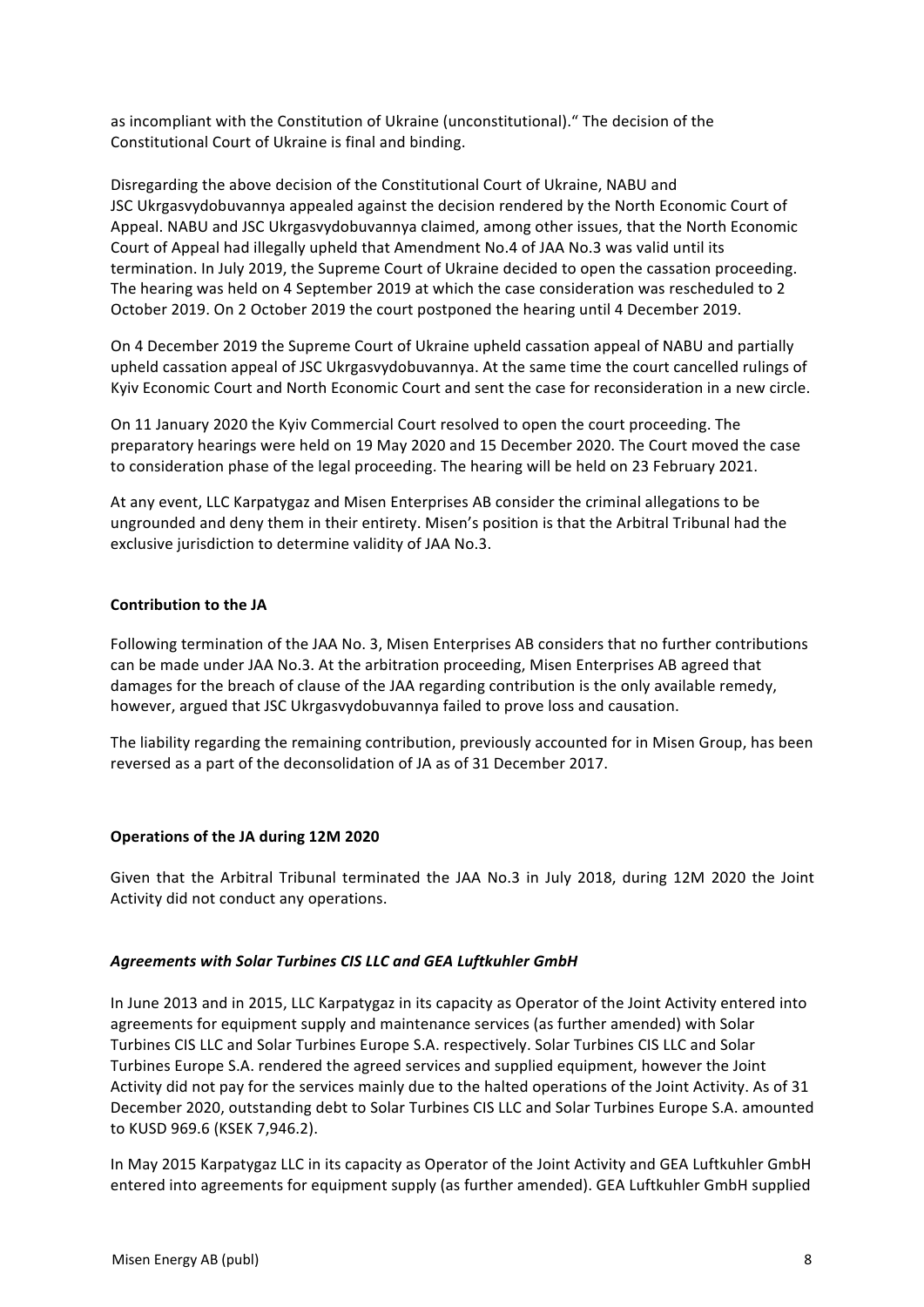agreed equipment, however the Joint Activity did not pay for the services mainly due to the halted operations of the Joint Activity. As of 31 December 2020, outstanding debt to GEA Luftkuhler GmbH amounted to KEUR 991.4 (KSEK 9,964.7).

Misen Enterprises AB, LLC Karpatygaz and JSC Ukrgasvydobuvannya discuss settlement of the debt to Solar Turbines CIS LLC and GEA Luftkuhler GmbH. This obligation is included as a contingent liability.

### *Operation of the Booster Compressor Stations*

Misen Enterprises AB and LLC Karpatygaz believe that starting from 11 July 2018, when the Arbitral Tribunal rendered the Final Partial Award to terminate JAA No.3, the lease agreements ceased to exist. On 26 March 2020 the Arbitral Tribunal rendered Consent Award, which confirmed settlement agreement concluded in July 2019. Based on this agreement Misen Enterprises AB and LLC Karpatygaz waived their claims for payments under the BCSs lease agreements.

#### **Subsoil use charge**

As previously reported, due to the 70% subsoil use charge applicable to JA, in October 2015, the Company submitted a notice of investment dispute to the Government of Ukraine in accordance with the Agreement between the Government of the Kingdom of Sweden and the Government of the Ukraine on the Promotion and Reciprocal Protection of Investments.

The Government of Ukraine continued to impose the exorbitant subsoil charge to the Joint Activity until termination of JAA No.3 on 11 July 2018. Up until termination of the JAA No.3 on 11 July 2018, the Company reached no amicable resolution of the dispute with the Government of Ukraine.

Misen Energy AB (publ) reserves all its rights in this respect.

#### **Tax payments in Ukraine**

Since 2011, JA and its participants have contributed to Ukraine KUAH 11,174,511 (adjusted KSEK 5,243,935) as subsoil use charge, value added tax and corporate profit tax. Despite termination of JAA No.3 on 11 July 2018 JA is still registered as taxpayer with tax authorities of Ukraine. Since 11 July 2018 JA paid KUAH 4,098 (adjusted KSEK 1,300) in VAT related to the lease services till 11 July 2018 (please see section Operation of the Booster Compressor Stations).

# *Sale of hydrocarbons*

On 26 March 2020 the Arbitral Tribunal rendered a Consent Award and confirmed a settlement agreement concluded in July 2019. In the agreement Misen Enterprises AB and LLC Karpatygaz agreed that all hydrocarbons produced using the JA's assets from 1 December 2016 to 10 July 2018 (termination of JAA No.3) belonged to JSC Ukrgasvydobuvannya. Misen Enterprises AB, LLC Karpatygaz and JSC Ukrgazvydobuvannya should terminate all respective court proceedings in Ukraine.

A Consent Award was confirmed and recognized in Ukraine in June 2020.

#### *Investment program report*

Due to financial constraints imposed by the increased subsoil use taxation as well as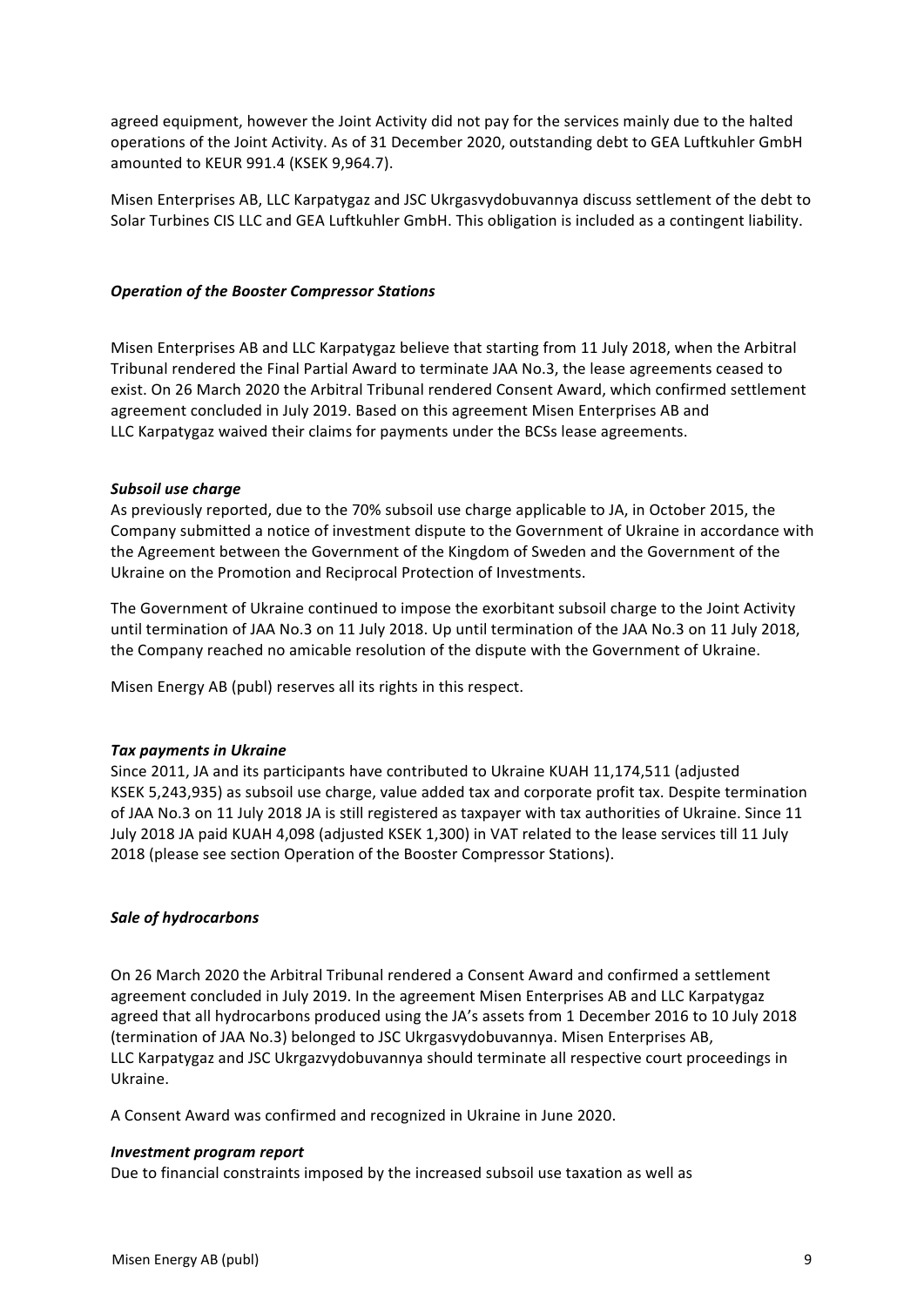JSC Ukrgasvydobuvannya, as the Company believes, manifestly unlawful actions, since 2017 Misen Group almost completely halted investments into the development program of JA.

Since 2011 and until termination of JAA No.3, the Company has reached the following major milestones:

- at 86 wells repair works using the most up-to-date technical solutions were undertaken,
- 70 wells were commissioned,
- 7 BCSs from 11 were commissioned including Khrestyschenska, the largest in Ukraine,
- 4 BCS were at the final stages of construction.

# Court proceedings against Center of Financial Leasing LLC (previously Sberbank Leasing)

# Court proceeding in Case No. 910/21720/15 and in Case No. No. 910/24412/16

On 20 May 2020, JSC Ukrgasvydobuvannya, Misen Enterprises AB and LLC Karpatygaz signed a Settlement Agreement with Financial Leasing Center LLC. Under the Agreement, JSC Ukrgasvydobuvannya should pay UAH 237,507,020.04 (KSEK 68,124) to Financial Leasing Center LLC. The settlement amount is less than 15% of the total amount that Financial Leasing Center LLC claimed in both court proceedings.

As a result, the value of the Joint Activity's assets was reduced by UAH 237,507,020.04 (SEK 74,744,884) in the Second Partial Final Award. On 21 May 2020, the Parties filed the Settlement Agreement with the Northern Commercial Court of Appeal for approval. The court approved the Settlement Agreement on 3 June 2020. JSC Ukrgasvydobuvannya executed the respective payment to Financial Leasing Center LLC. The parties terminated all the respective court proceedings in Ukraine.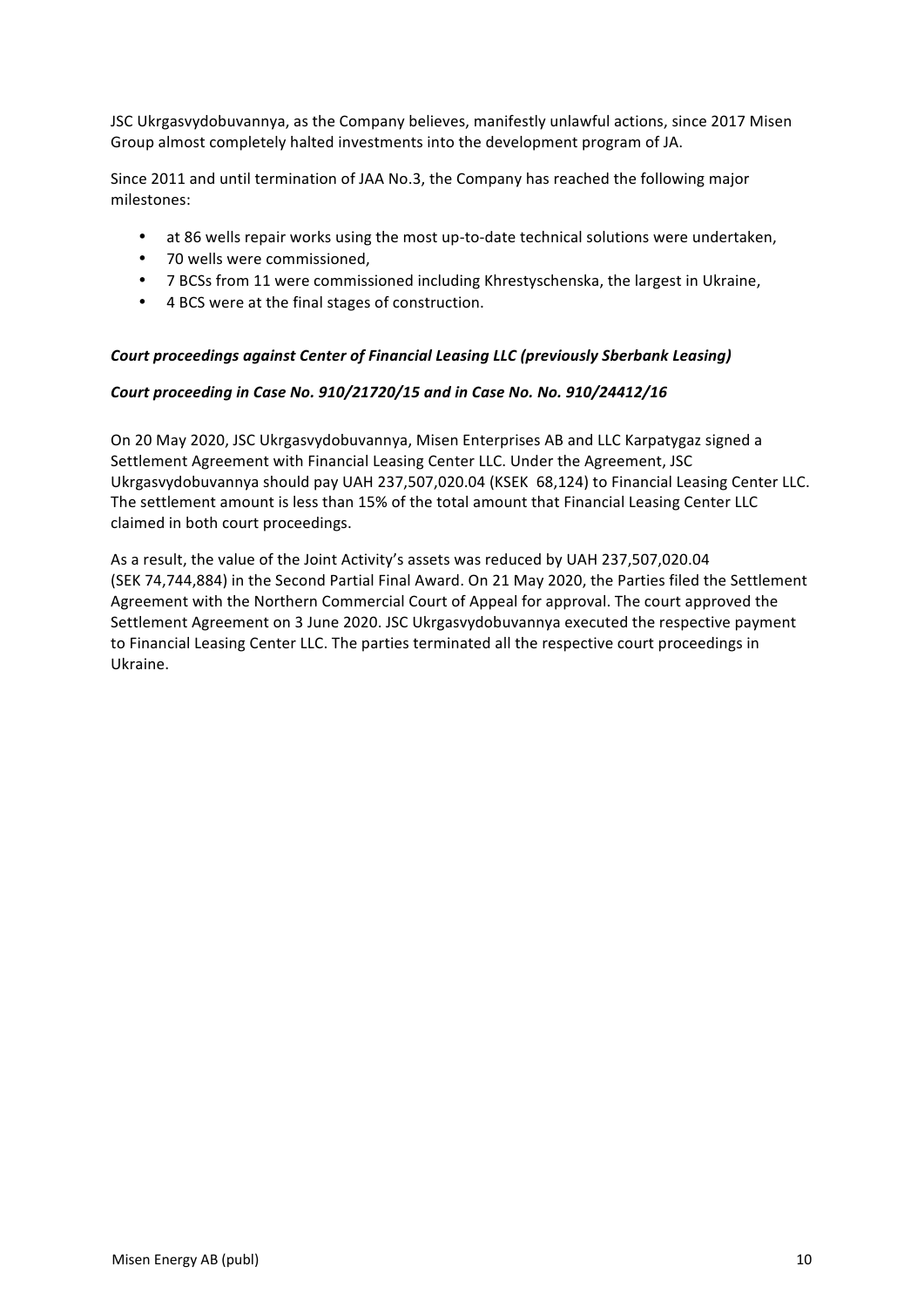# **Essential events after the end of the 12M 2020**

# *Ongoing arbitration under JAA No.3*

The Arbitral Tribunal rendered the following awards in the SCC case V 2016/114: Final Partial Award dated 11 July 2018, Consent Award dated 26 March 2020, Second Final Partial Award dated 17 June 2020 and Final Award by Consent dated 5 November 2020 and Interpretation of the Final Award by Consent dated 22 December 2020.

To receive compensation, Misen Enterprises AB sought recognition and enforcement of the awards in Ukraine.

# **Enforcement of the Arbitration Awards**

Consent Award confirming a settlement agreement in relation to all hydrocarbons produced using the JA's assets from 1 December 2016 to 10 July 2018 (termination of JAA No.3) was confirmed and recognized by a court ruling in Ukraine in June 2020.

On 14 January 2021 the Supreme Court of Ukraine issued a ruling recognizing the Second Partial Final Award dated 12 June 2020 (subject to the Corrections of the Second Partial Final Award dated 18 August 2020). Accordingly, JSC Ukrgasvydobuvannya transferred EUR 2,739,784.53 (KSEK 27,538), SEK 344,415.38, USD 7,971.59 (KSEK 65), and GBP 10,940.05 (KSEK 122) to Misen Enterprises AB for the legal costs incurred the SCC case  $V$  2016/114.

On 5 January 2021 the Kiev Court of Appeal recognized Final Award by Consent dated 5 November 2020. Following that on 10 February 2021, Misen Enterprises AB received USD 47,060,537.16 (KSEK 385,677) and LLC Karpatygaz received UAH 1,001,242.74 (KSEK 287) from JSC Ukrgasvydobuvannya. This compensation is after taxes applicable to Misen Enterprises AB in Ukraine. JSC Ukrgasvydobuvannya was entitled to withhold a tax on non-resident income for 15% of the compensation to Misen Enterprises AB (UAH 236,113,788, KSEK 67,725) and pay the withheld amount to the budget of Ukraine.

Given that the awarded amounts have been paid to the partially owned subsidiaries of Misen Energy AB (publ), the effect of compensation will be reflected in the Misen Group's accounts for 2020. Misen Energy AB (publ) assesses its obligations to the business partners and the shareholders.

# **Financing of the Group's Swedish operations**

On 2 November 2020, Misen Energy AB (publ), Misen Enterprises AB, PUL and Mr. Edvardas Jatautas signed an Amendment Agreement to the Priorities and Call Option Agreement whereby, among other things, the parties reduced a fee under the Financing Agreement dated 13 March 2020. Under the amended terms, the Company shall pay a fee equal to the funder's outlay plus an outlay multiplied by two.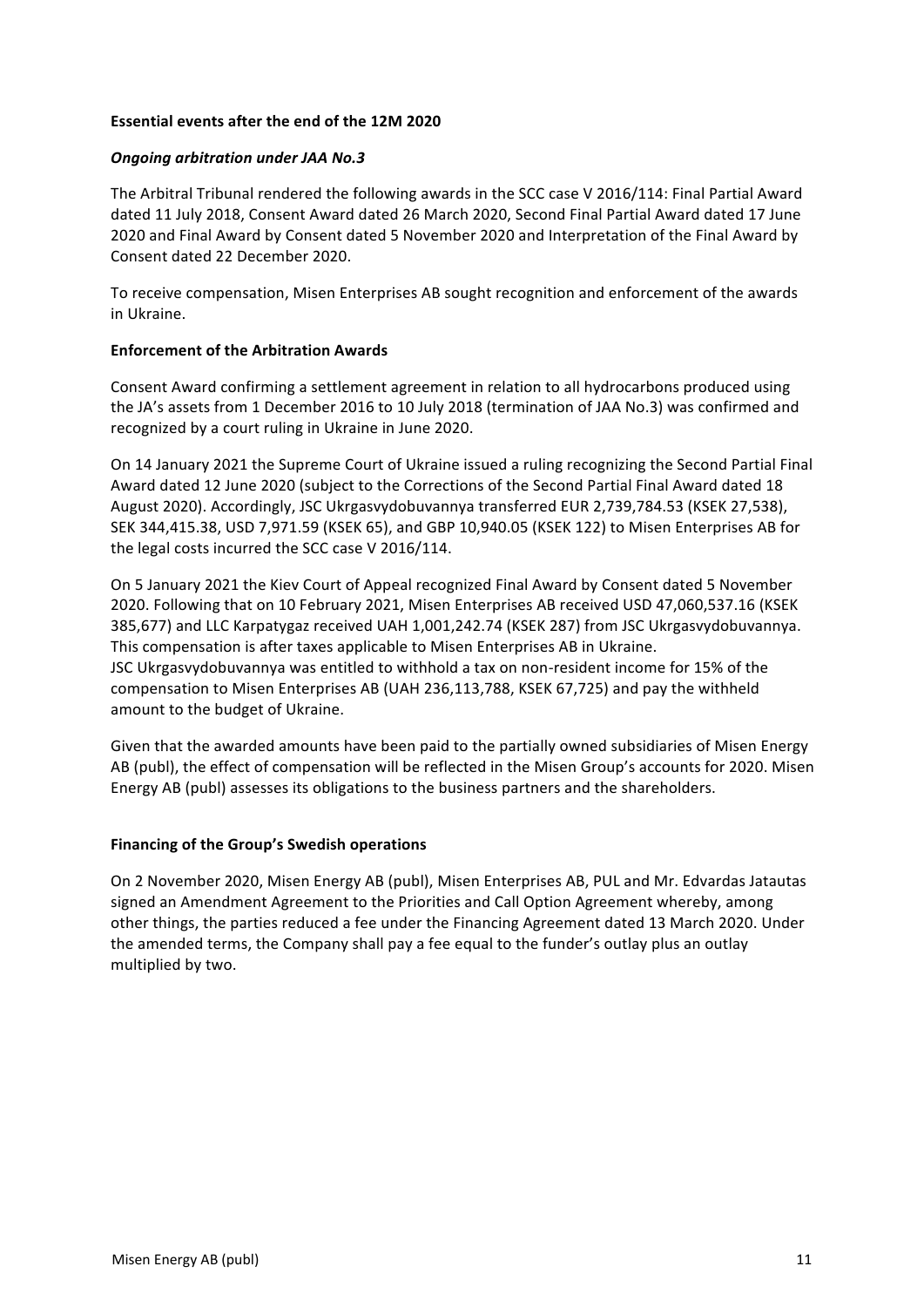# **3. Results – the Misen Group and the Company**

Misen Group net turnover for Q4 2020 was KSEK 485,822 (KSEK 6,113) including compensation under Final Award by Consent dated 5 November 2020 of KSEK 480,938 and the Parent Company net turnover for this period was KSEK 2,687 (KSEK 5,969) including capital contribution from PUL of KSEK 2 687 (TSEK 5 969). Misen Group net turnover for 12M 2020 was KSEK 509,842 (KSEK 28,071) and the Parent Company net turnover for this period was KSEK 19,543 (KSEK 20,333).

On 12 February 2020, Misen, PUL and SP Holdings signed an additional agreement to the Financing Agreement dated 28 November 2018 whereby from 1 October 2019 all rights and obligations of SP Holdings Limited deriving from the Loan Agreement have acquired PUL's Capital Partner's rights and obligations under the Financing Agreement. As a result of that, SP Holding Limited is not entitled to a lenders fee alongside with repayment of the loan amount. Instead, SP Holdings will be entitled to a portion of any final settlement of the arbitration claim.

On 10 February 2021, Misen Enterprises AB received USD 47,060,537.16 (KSEK 393,426) and LLC Karpatygaz received UAH 1,001,242.74 (KSEK 295) from JSC Ukrgasvydobuvannya in accordance with the ruling of the Kyiv Court of Appeal of 5 January 2021. This compensation is after taxes applicable to Misen Enterprises AB in Ukraine. JSC Ukrgasvydobuvannya was entitled to withhold a tax on non-resident income for 15% of the compensation to Misen Enterprises AB (UAH 236,113,788, KSEK 75,845) and pay the withheld amount to the budget of Ukraine.

In Q4 2020 profit after financial items for the Misen Group was KSEK 330,272 (loss KSEK -21,326) the Parent Company profit after financial items made up KSEK 66,140 (KSEK 5,675).

For 12M 2020 profit after financial items for the Misen Group was KSEK 340,314 (loss KSEK -21,326) the Parent Company profit after financial items made up KSEK 74,464 (of KSEK 5,694).

Since 31 December 2017, JA is no longer consolidated into the accounts of Misen Energy since control ceased to exist. JAA No.3 was terminated on 11 July 2018.

During 12M 2020, due to termination of JAA, the production of hydrocarbons attributable to JA was zero (zero level during the same period 2019 due to termination of JAA).

# **Financial assets and liabilities**

As of date of termination JAA, JA has KUAH 168,779 (KSEK 48,411) of written off bad debts. The subsidiary LLC Karpatygaz, as the Operator of JA, is engaged in constructive negotiations with the debtors. The settlement of these outstanding obligations is also sought through the court proceedings in Ukraine.

The fair value of the financial assets and financial liabilities is estimated to be equal to the carrying value.

# **Contingent liabilities**

As of 31 December 2020, Misen group contingent liabilities amounted to KSEK 31,210 (KSEK 36,125), the change is mainly explained by the inventory of assets and liabilities that have taken place as a part of the ongoing arbitration proceedings.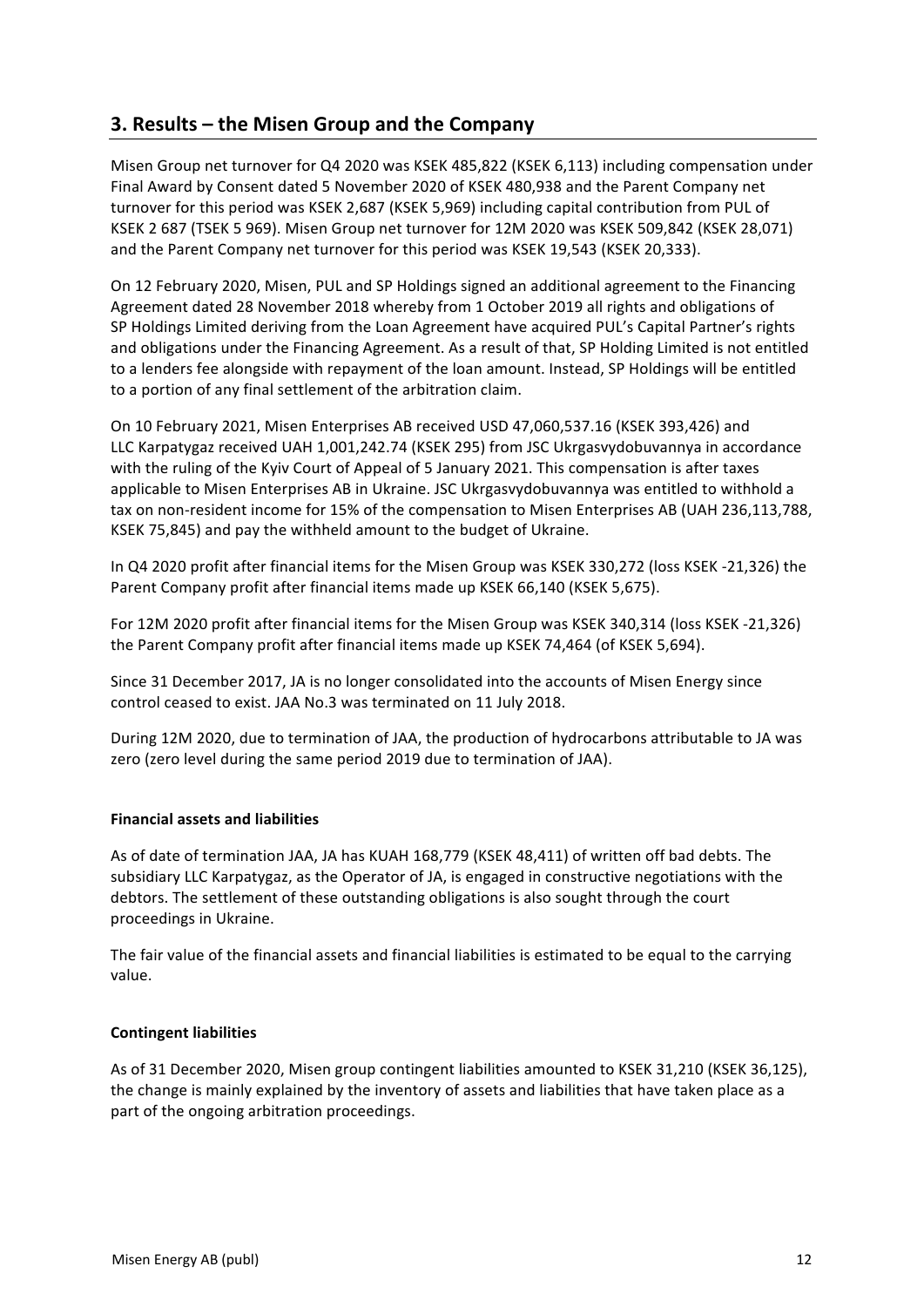# **Cash position**

As of 31 December 2020, the cash balance of the Misen Group was KSEK 934 (KSEK 130). The cash flow from operations after changes in working capital for the 12M 2020 was KSEK 806 (KSEK -112).

### **Capital expenditure**

The Misen Group's capital expenditure on equipment for gas production in Ukraine related to the JA activity during the 12M 2020 was at zero level due to deconsolidation as described above.

### **Amendments to the tax code**

As reported in previous reports, as of 1 January 2015 Ukrainian Parliament adopted amendments to the tax code. According to the adopted amendments, Joint Activities are not corporate profit tax ("CPT") payers starting from 2015. Instead, Joint Activities' operators are liable to pay income taxes on behalf of the participants. In December 2015 Ukrainian Parliament adopted additional amendments to the tax code. According to these amendments the CPT return is submitted within 40 days after the end of reporting period on a quarterly basis. The CPT obligations are based on the tax returns for the previous quarter and are paid within 10 days after submission of the return.

In this report it has been assumed that Misen Group with regard to the taxes related to JA will be tax payer according to Ukrainian legislation based on the presumption that it has operating activities within the country. Joint operations such as the JA in Ukraine have no clear definition in the Swedish Tax Legislation. JA has in the tax returns of Misen Enterprises since 2015 been treated as a foreign legal entity taxed by the participants (Sw. *I utlandet delägarbeskattad juridisk person*). This report has been prepared on the assumption that the income in the JA accrued before 1 January 2015 will not be subject to the Swedish tax, that the holding in the JA is considered as business-related shares (Sw. *näringsbetingade aktier*) until 31 December 2014 and that the Ukrainian income tax may be deducted from Swedish income tax.

After the sale of 49.5% of the shares in Misen Enterprises AB the Parent Company can no longer utilize the tax losses carried forward through group contribution from Misen Enterprises AB.

Despite termination of JAA No.3 on 11 July 2018 JA is still registered as taxpayer with tax authorities of Ukraine and obliged to pay taxes according to the Tax Code if such obligations will arise.

#### **Expected future development of the Company and going concern**

As described earlier in this report, the JAA No.3 was terminated on 11 July 2018. Due to this fact, JA ceased to exist and hence can no longer be considered a going concern. The claims against JSC Ukrgazvydobuvannya accounted for as an asset in the Group financial statements based on the Final Award by Consent granted by the Arbitral Tribunal in the SCC case V 2016/114 on 5 November 2020.

For the remaining operations of the Group a long-term financing agreement with PUL was signed 21 November 2018. Financing received under the financing agreement was expected to cover arbitration costs and other operating expenses in the Swedish Group. Under this agreement, Misen was entitled to up to EUR 5,5 million to fund the Swedish operation and the ongoing arbitration proceeding commenced by JSC Ukrgazvydobuvannya in July 2016.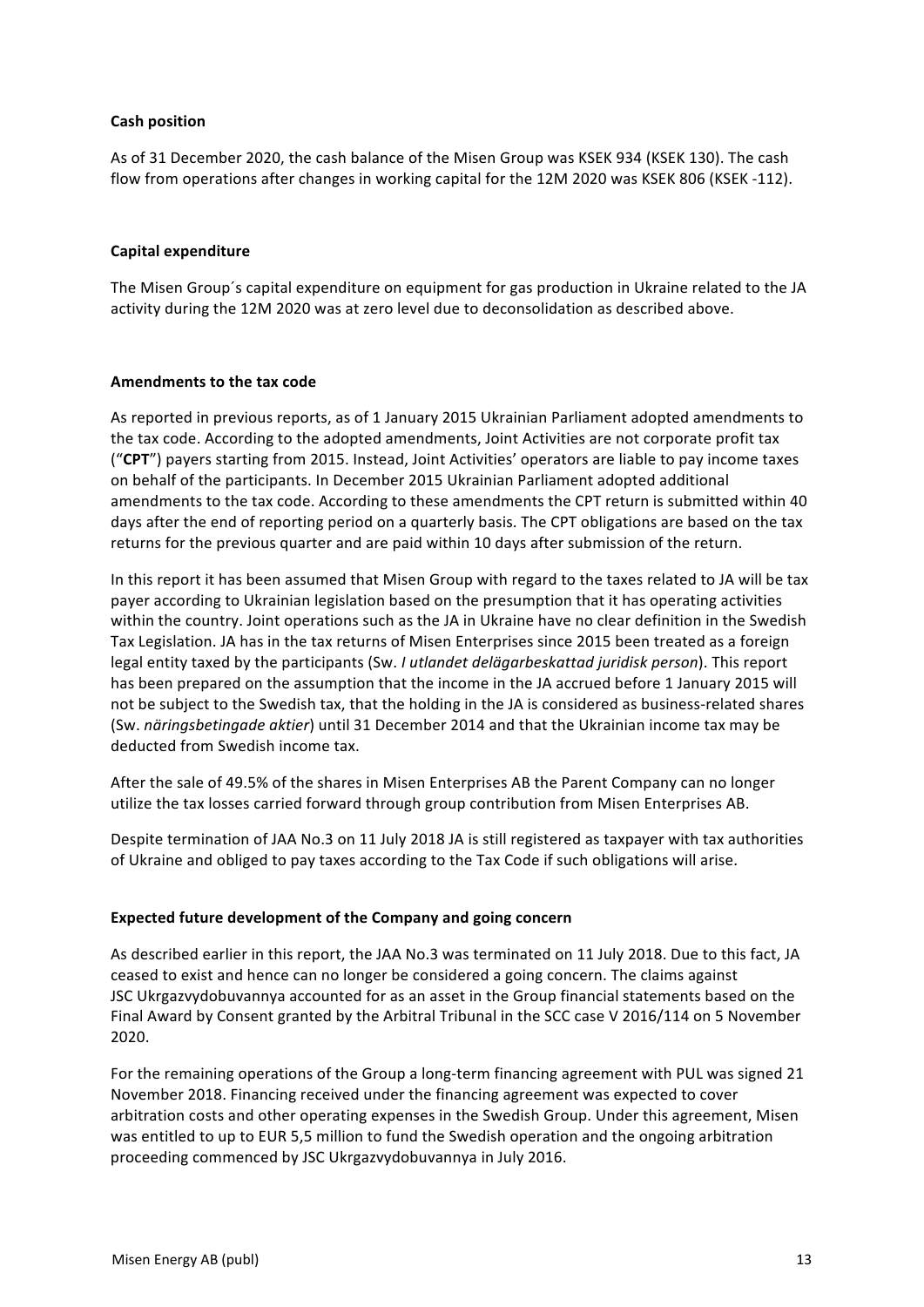On 13 March 2020 Misen Energy AB (publ) signed the Financing Agreement with Mr. Edvardas Jatautas. Under this agreement, Misen Energy AB (publ) was entitled to up to EUR 1 million to fund the Swedish operation and the ongoing arbitration proceeding commenced by JSC Ukrgazvydobuvannya in July 2016.

Group accounts are therefore prepared based on the going concern assumption.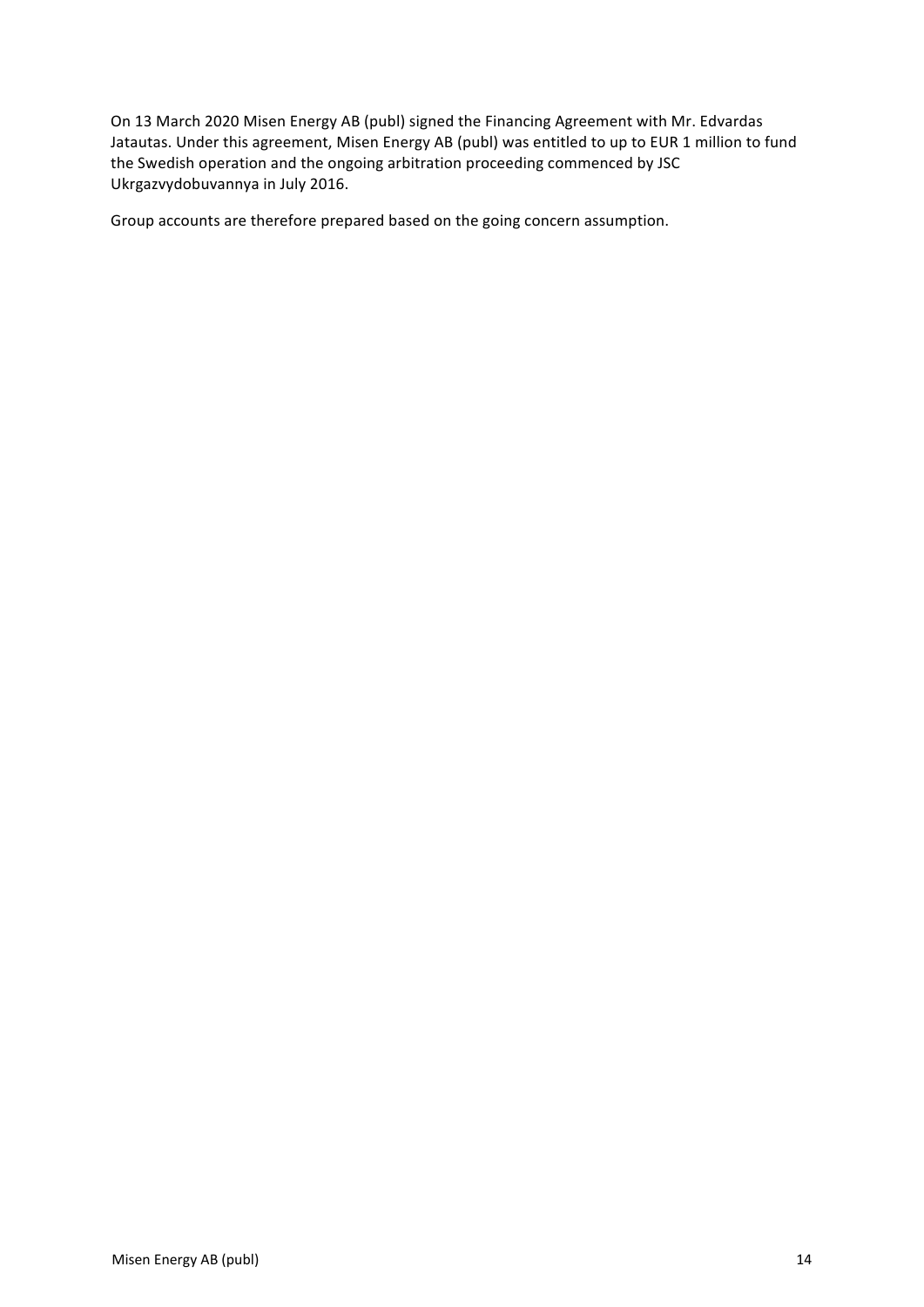### **Sector information - the Misen Group**

The Misen Group operational activities are located in Ukraine. Solely administrative issues are undertaken in Sweden.

### **Geographical area**

|                       |         | 31 Dec 2020 |    | 31 Dec 2019 |
|-----------------------|---------|-------------|----|-------------|
| (All amounts in KSEK) |         |             |    |             |
| Net sales, external:  |         |             |    |             |
|                       | Sweden  |             | -- |             |
|                       | Ukraine |             | 38 | 347         |
| Fixed assets:         |         |             |    |             |
|                       | Sweden  |             | -- | --          |
|                       | Ukraine |             | 60 | 123         |

# **Transactions with related parties**

|                                              | 31 Dec2020 | 31 Dec 2019 |
|----------------------------------------------|------------|-------------|
| (All amounts in KSEK)                        |            |             |
| Management, Board and major<br>Shareholders: |            |             |
| Purchase of services, cost                   | 5,651      | 13,359      |
| Interest and fees, cost                      | 117,605    | 8,033       |
| Capital contribution, income                 | 14,408     | 21,877      |
| Salaries and remunerations                   | 5,980      | 6,509       |
| Short-term debts                             | 243,345    | 20,069      |
| Long-term debts                              |            |             |

### **Environmental impact**

Since the JA has been terminated the Group no longer faces any environmental risks.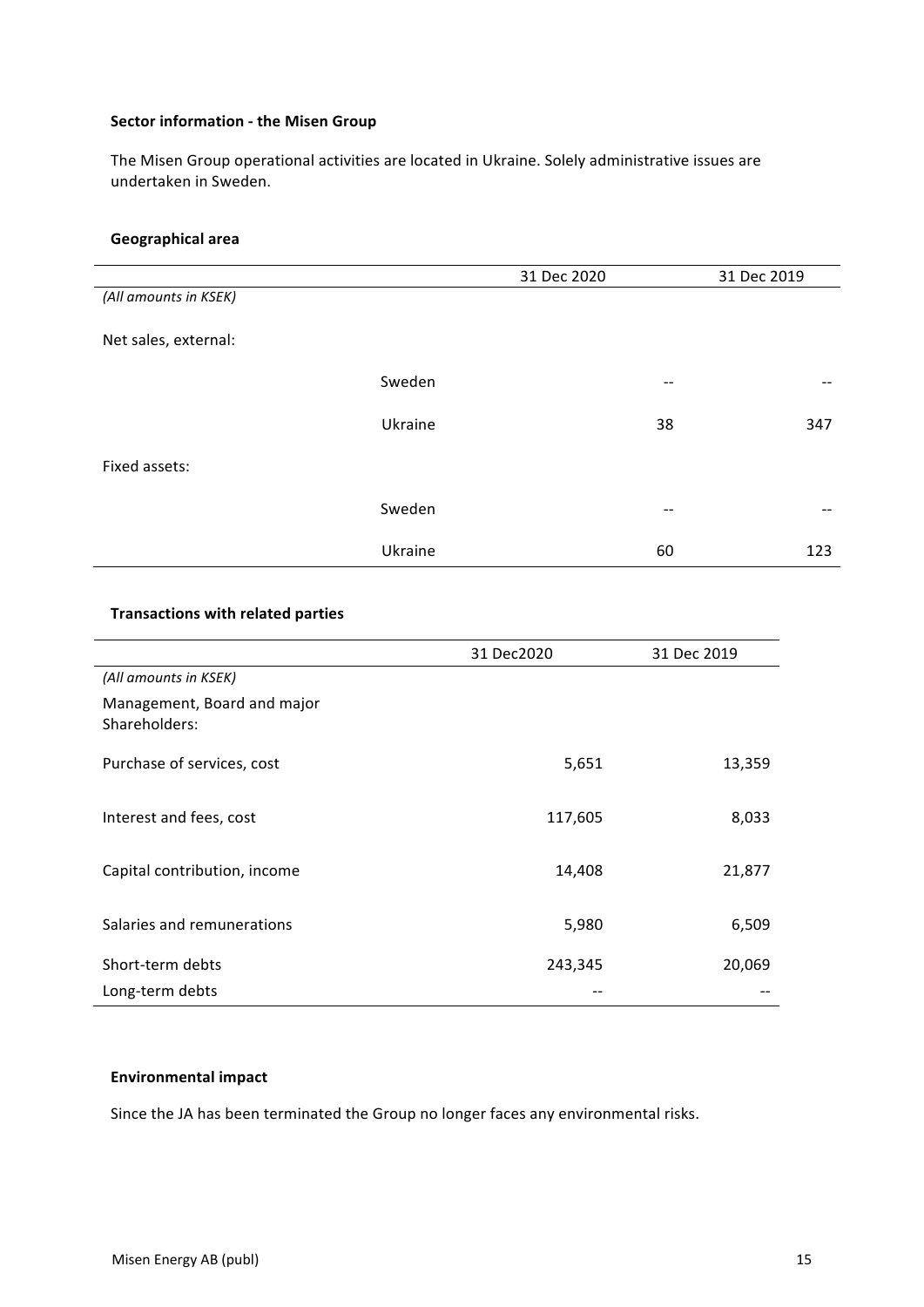# **Accounting principles**

This report is prepared according to the International Financial Reporting Standards (IFRS), as adopted by EU. This report is prepared according to IAS 34 and The Swedish Annual Accounts Act as well as RFR 2, Accounting for legal entities. The accounting principles for the Misen Group as well as for the Company are identical to the last annual and quarterly reports, except as described below:

IFRS 16, Leasing, applies from January 1, 2019 and mean that almost all leases are reported in the balance sheet. Misen Energy AB (publ) has chosen to apply the simplified transition method and will not recalculate the comparative figures. The company's lease commitments consist solely of lease agreements for premises and thus the new standard did not have any material impact on the company's financial reports.

### **Financial and other risks**

Before termination of JAA No.3, Misen Group focused on increasing the local hydrocarbons production in Ukraine by undertaking a large-scale investment program focused on development and modernization of gas production infrastructure. In this activity, the Group worked with a complex set of industry-specific risks such as price trends for oil and gas, currency risk and interest rate risks, regulatory matters relating to investigations, processing and environment and uncertainty in the value of the completed exploration work and the subsequent field development.

The current financial and other risks relate to a few outstanding court proceedings in Ukraine and other actions necessary to given a practical effect to termination of the JAA No.3.

A more in-depth explanation of the different risk exposures in the Company's business is included in the annual report 2019.

#### **Dividends**

The board proposes dividend of 0.40 SEK/share.

#### **First North**

Misen Energy AB (publ) is listed on First North, which is an alternative market place operated by Nasdaq First North Stockholm and the Company adheres to the rules and regulations for First North. The Certified Adviser of the Company is Erik Penser Bank AB.

#### **Publication of the interim January - December 2020 report**

This January – December 2020 interim report is published at the Company's website (http://www.misenenergy.se), and a printed version can be ordered at info@misenenergy.se.

*This information is information that Misen Energy AB (publ)* is obliged to make public pursuant to the EU Market Abuse Regulation. The information was submitted for publication, through the agency of *the contact person set out above, at 10:00 CET on 26 February 2021.*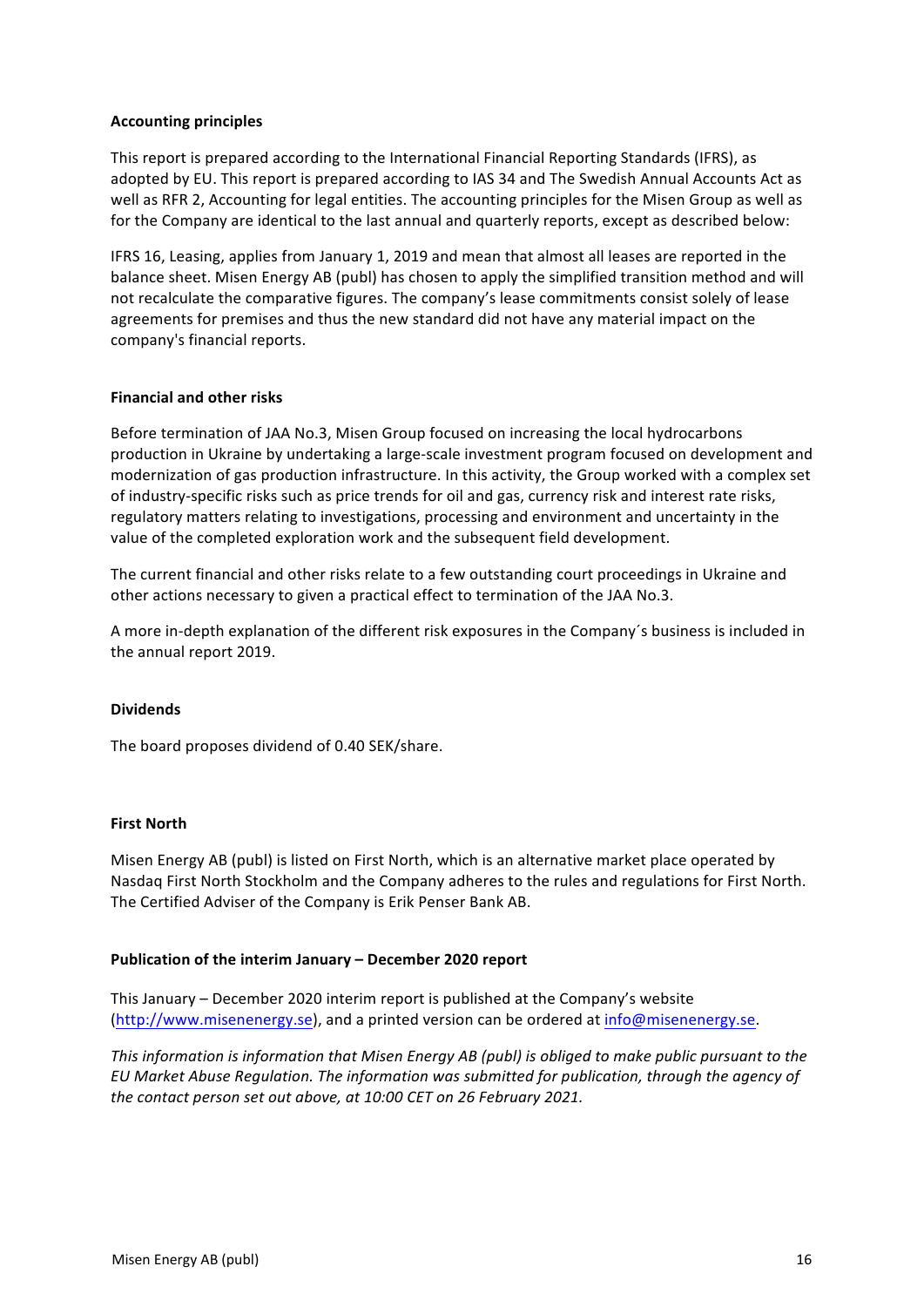#### **Future reports and events**

Next report, the Annual Report 2020, will be published on 9 April 2021.

The AGM will be held 26 April 2021.

The interim Q1 2021 report will be published 28 May 2021.

The interim Q2 2021 report will be published 31 August 2021.

The interim Q3 2021 report will be published 30 November 2021.

This report has not been subject to review by the Company's auditors.

#### **Stockholm, 26 February 2021**

For further information, please contact: Göran Wolff, MD

Direct line: +46 31 759 50 72 Mobile: +46 709 45 48 48 E-mail: goran@misenenergy.se info@misenenergy.se

Misen Energy AB (publ) (formerly Svenska Capital Oil AB (publ)) is a Swedish upstream oil and gas company with operations in Ukraine. The company was founded in 2004 and its shares are traded on Nasdaq First North since 12 June 2007.In 2011, Misen Energy AB (publ) acquired Misen Enterprises AB and its Ukrainian subsidiary, LLC Karpatygaz, including the rights to 50.01% of the revenue and profit from a gas production project in Ukraine. Under IFRS rules, this transaction is classified as a reverse takeover. In consideration of the acquisition, a new share issue was carried out. The gas producing assets were acquired by production cooperation via a joint activity project governed by a Joint Activity Agreement between at that time the wholly-owned direct and indirect subsidiaries of Misen Energy AB (publ), i.e. Misen Enterprises AB and LLC Karpatygaz (together 50.01%) and JSC Ukrgasvydobuvannya (49.99%), a subsidiary of the National Joint Stock Company Naftogaz of Ukraine. JSC Ukrgasvydobuvannya is the largest producer of natural gas in Ukraine. The purpose of the Joint Activity Agreement is to significantly increase production of gas and oil by providing modern technologies via a large-scale investment program for the purposes of attainment of profits.

In June 2016 and in July 2017 Misen Energy AB (publ) sold respectively 37.5% and 10% of Misen Enterprises AB shares to the Hong Kong based company Powerful United Limited. In March 2018, Misen Energy AB (publ) sold 2% of Misen Enterprises AB shares to Mr. Konstantin Guenevski. Owning (the remaining) 50.5% of Misen Enterprises AB shares, Misen Energy AB (publ) maintains full control of the company and preserves a right to obtain 50.5% of the future dividends from the operations in Ukraine.

The registered office of Misen Energy AB (publ) is in Stockholm and the shares are traded on First North Growth Market under identification ticker MISE. The Certified Adviser of the company at Nasdaq First North Growth Market is Erik Penser Bank AB, tel.: +46 8 463 80 00, e-mail: certifiedadviser@penser.se.

For further information, please visit our website www.misenenergy.se.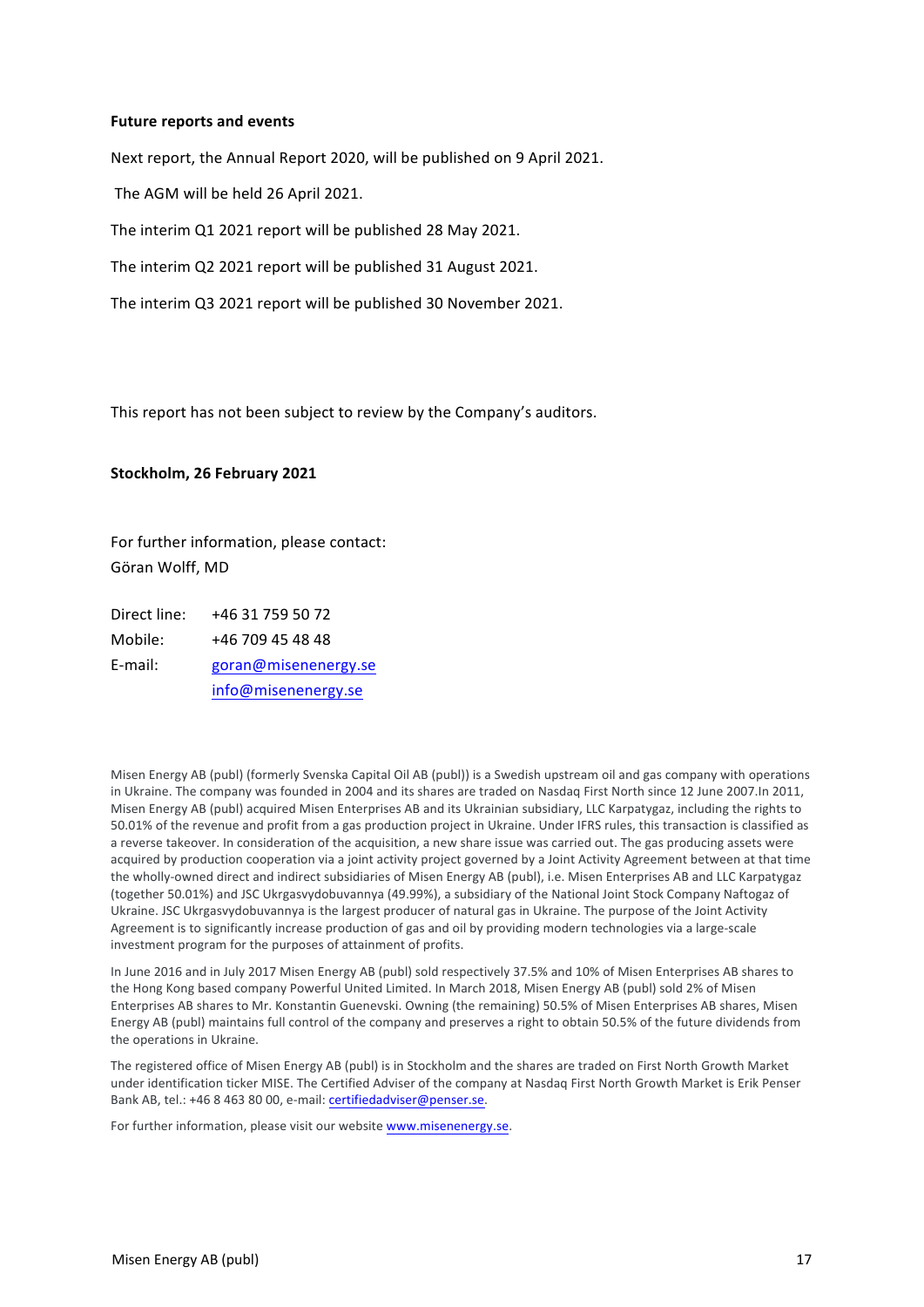#### **CONDENSED INCOME STATEMENT-THE GROUP**

|                                                                       | 1 Oct - 31 Dec<br>2020 | 1 Oct - 31 Dec<br>2019 | 1 Jan - 31 Dec<br>2020 | 1 Jan - 31 Dec<br>2019 |
|-----------------------------------------------------------------------|------------------------|------------------------|------------------------|------------------------|
| All amounts in KSEK                                                   | 3 months               | 3 months               | 12 months              | 12 months              |
|                                                                       |                        |                        |                        |                        |
| <b>Operating revenue</b>                                              |                        |                        |                        |                        |
| Net sales                                                             | $\mathbf 0$            | 102                    | 38                     | 347                    |
| Other operating income                                                | 485,822                | 6,011                  | 509,804                | 27,724                 |
|                                                                       | 485,822                | 6,113                  | 509,842                | 28,071                 |
| <b>Operating expenses</b>                                             |                        |                        |                        |                        |
| Other external expenses                                               | $-673$                 | $-9,726$               | $-7,326$               | $-23,289$              |
| Personnel expenses                                                    | $-3,698$               | $-1,830$               | $-10,855$              | $-13,172$              |
| Depreciation and amortisation of tangible and intangible fixed assets | $-2$                   | $-30$                  | $-33$                  | $-97$                  |
| Other operating cost                                                  | $-151,177$             | $-1,719$               | $-151,177$             | $-4,869$               |
|                                                                       | $-155,550$             | $-13,305$              | $-169,391$             | $-41,427$              |
| <b>Operating income/loss</b>                                          | 330,272                | $-7,192$               | 340,451                | $-13,356$              |
| <b>Financial items</b>                                                | 0                      | $-3,675$               | $-137$                 | $-7,970$               |
| Profit/loss after financial items                                     | 330,272                | $-10,867$              | 340,314                | $-21,326$              |
| Taxes for the period                                                  | $-68,012$              | 0                      | $-68,012$              | 0                      |
| Profit/loss for the period                                            | 262,260                | $-10,867$              | 272,302                | $-21,326$              |
| Profit is attributable to:                                            |                        |                        |                        |                        |
| Owners of Misen Energy AB (publ)                                      | 109,473                | $-2,679$               | 118,665                | $-7,951$               |
| Non-contolling interests                                              | 152,787                | $-8,188$               | 153,637                | $-13,375$              |
|                                                                       | 262,260                | $-10,867$              | 272,302                | $-21,326$              |
| Statement of comprehensive income - The Group                         |                        |                        |                        |                        |
| Net profit for the period                                             | 262,260                | $-10,867$              | 272,302                | $-21,326$              |
| Other comprehensive income                                            |                        |                        |                        |                        |
| Items possible for later reclassification in income statement:        |                        |                        |                        |                        |
| <b>Translation differences</b>                                        | 239                    | -77                    | 472                    | 582                    |
| Other comprehensive income for the period, net after taxes            | 239                    | $-77$                  | 472                    | 582                    |
| Total comprehensive income for the period                             | 262,499                | $-10,944$              | 272,774                | $-20,744$              |
| Total comprehensive income for the period is attributable to:         |                        |                        |                        |                        |
| Owners of Misen Energy AB (publ)                                      | 109,594                | $-2,719$               | 118,904                | $-7,658$               |
| Non-contolling interests                                              | 152,905                | $-8,225$               | 153,870                | $-13,086$              |
|                                                                       | 262,499                | $-10,944$              | 272,774                | $-20,744$              |

### Net earnings per share, attributable to the owners of Misen Energy AB's (publ) (in SEK per share)

| Net earnings for the period, before and after dilution | -0.02 | 0.82 | $-0.05$ |
|--------------------------------------------------------|-------|------|---------|
|                                                        |       |      |         |

Average number of shares for the period was 145,068,222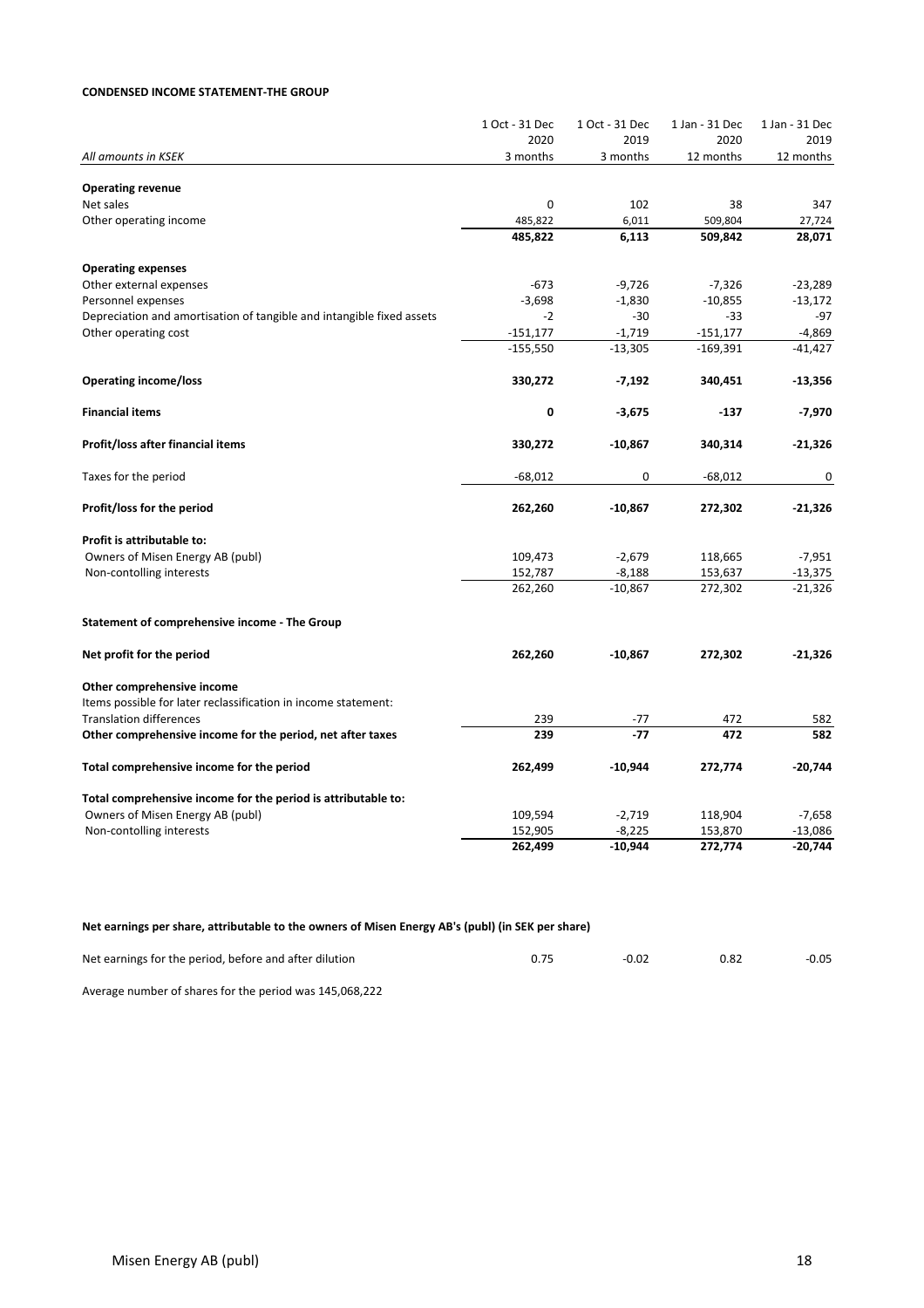# **CONDENSED BALANCE SHEET-THE GROUP**

| All amounts in KSEK                                     | 31 Dec 2020 | 31 Dec 2019 |
|---------------------------------------------------------|-------------|-------------|
| <b>ASSETS</b>                                           |             |             |
| Non-current assets                                      |             |             |
| Tangible fixed assets                                   | 60          | 123         |
| <b>Total non-current assets</b>                         | 60          | 123         |
| <b>Current assets</b>                                   |             |             |
| Stock                                                   | 30          | 41          |
| Accounts receivable                                     | 2,241       | 5,463       |
| Other receivables                                       | 2,502       | 3,358       |
| Prepaid expenses and accrued income                     | 481,576     | 281         |
| <b>Total current assets</b>                             | 486,349     | 9,143       |
| <b>Cash and bank balances</b>                           | 934         | 130         |
| <b>Total current assets</b>                             | 487,283     | 9,273       |
| <b>TOTAL ASSETS</b>                                     | 487,343     | 9,396       |
| All amounts in KSEK                                     | 31 Dec 2020 | 31 Dec 2019 |
| <b>EQUITY AND LIABILITIES</b>                           |             |             |
| Equity attributable to owners of Misen Energy AB (publ) | 125,996     | $-36,963$   |
| Non-controlling interests                               | 1,499       | 1,995       |
| <b>Total equity</b>                                     | 127,495     | $-34,968$   |
| <b>Current liabilities</b>                              |             |             |
| Accounts payable                                        | 24,946      | 23,741      |
| Tax debts                                               | 68,012      |             |
| Short-term loans                                        |             | 2,618       |
| Other short-term debt                                   | 113,570     | 3,375       |
| Accrued expenses and deferred income                    | 153,320     | 14,630      |
| <b>Total current liabilities</b>                        | 359,848     | 44,364      |
| <b>TOTAL EQUITY AND LIABILITIES</b>                     | 487,343     | 9,396       |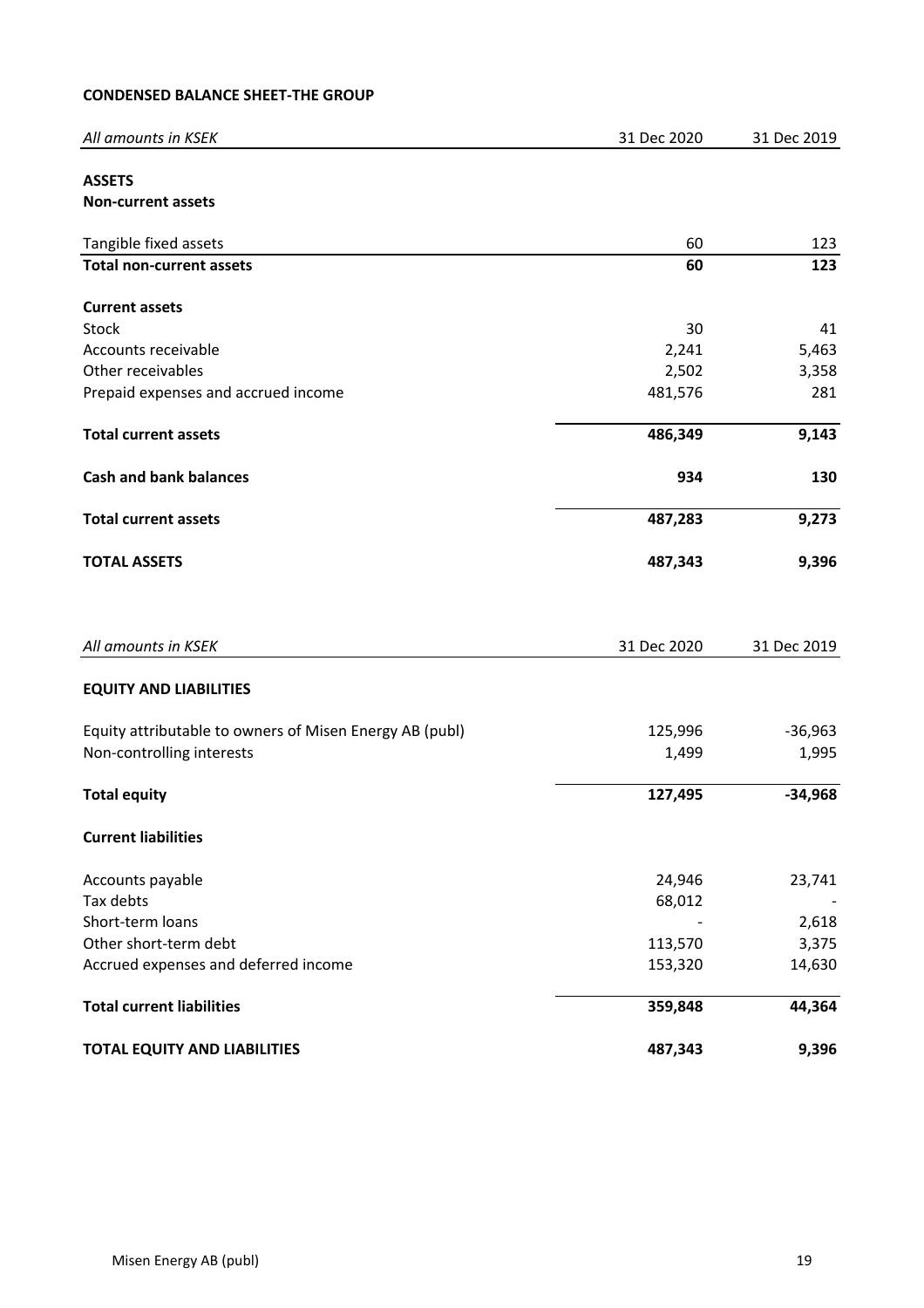#### **CONDENSED STATEMENT OF CHANGES IN EQUITY - THE GROUP**

|                                                    | Attributable to owners of Misen Energy AB (publ) |              |                |                      |           |                                  |                     |
|----------------------------------------------------|--------------------------------------------------|--------------|----------------|----------------------|-----------|----------------------------------|---------------------|
| All amounts in KSEK                                | Share capital                                    | Other equity | Other reserves | Retained<br>earnings | Total     | Non-<br>controlling<br>interests | <b>Total equity</b> |
| Equity brought forward 2019-01-01                  | 290,136                                          | $-274,435$   | $-237$         | $-35,365$            | $-19,901$ | 5,676                            | $-14,224$           |
| Net result                                         |                                                  |              |                |                      |           |                                  |                     |
| Net result for the year 2019                       | 0                                                | 0            | 0              | $-7,951$             | $-7,951$  | $-13,375$                        | $-21,326$           |
| Other comprehensive income                         |                                                  |              |                |                      |           |                                  |                     |
| <b>Translation difference</b>                      | 0                                                | 0            | 0              | 295                  | 295       | 287                              | 582                 |
| <b>Total comprehensive income</b>                  | 0                                                | 0            | 0              | $-7,656$             | -7,656    | $-13,088$                        | -20,744             |
| Transactions with non-contolling interests         |                                                  |              |                |                      |           |                                  |                     |
| Other transactions with non-controlling interests  |                                                  |              |                | $-9,407$             | $-9,407$  | 9,407                            | 0                   |
| Total transactions with non-controlling interests  | 0                                                | 0            | 0              | $-9,407$             | -9,407    | 9,407                            | $\Omega$            |
| Equity brought forward 2019-12-31                  | 290,136                                          | $-274,435$   | $-237$         | $-52,428$            | -36,964   | 1,995                            | -34,968             |
| Equity opening balance 2020-12-31                  | 290,136                                          | $-274.435$   | $-237$         | $-52,428$            | $-36,964$ | 1,995                            | -34,968             |
| <b>Total comprehensive income</b>                  |                                                  |              |                |                      |           |                                  |                     |
| Net result for the year 2020                       |                                                  |              |                | 118,665              | 118,665   | 153,637                          | 272,302             |
| Other comprehensive income                         |                                                  |              |                |                      |           |                                  |                     |
| <b>Translation difference</b>                      |                                                  |              |                | 239                  | 239       | 233                              | 472                 |
| <b>Total comprehensive income</b>                  | 0                                                | 0            | 0              | 118,904              | 118,904   | 153,870                          | 272,774             |
| Transactions with non-contolling interests         |                                                  |              |                |                      |           |                                  |                     |
| Other transactions with non-controlling interests  |                                                  |              |                | 44,055               | 44,055    | $-44,055$                        |                     |
| Antecipated dividends to non-controlling interests |                                                  |              |                |                      |           | $-110,311$                       | $-110,311$          |
| Equity brought forward 2020-12-31                  | 290,136                                          | $-274,435$   | $-237$         | 110,531              | 125,996   | 1,499                            | 127,495             |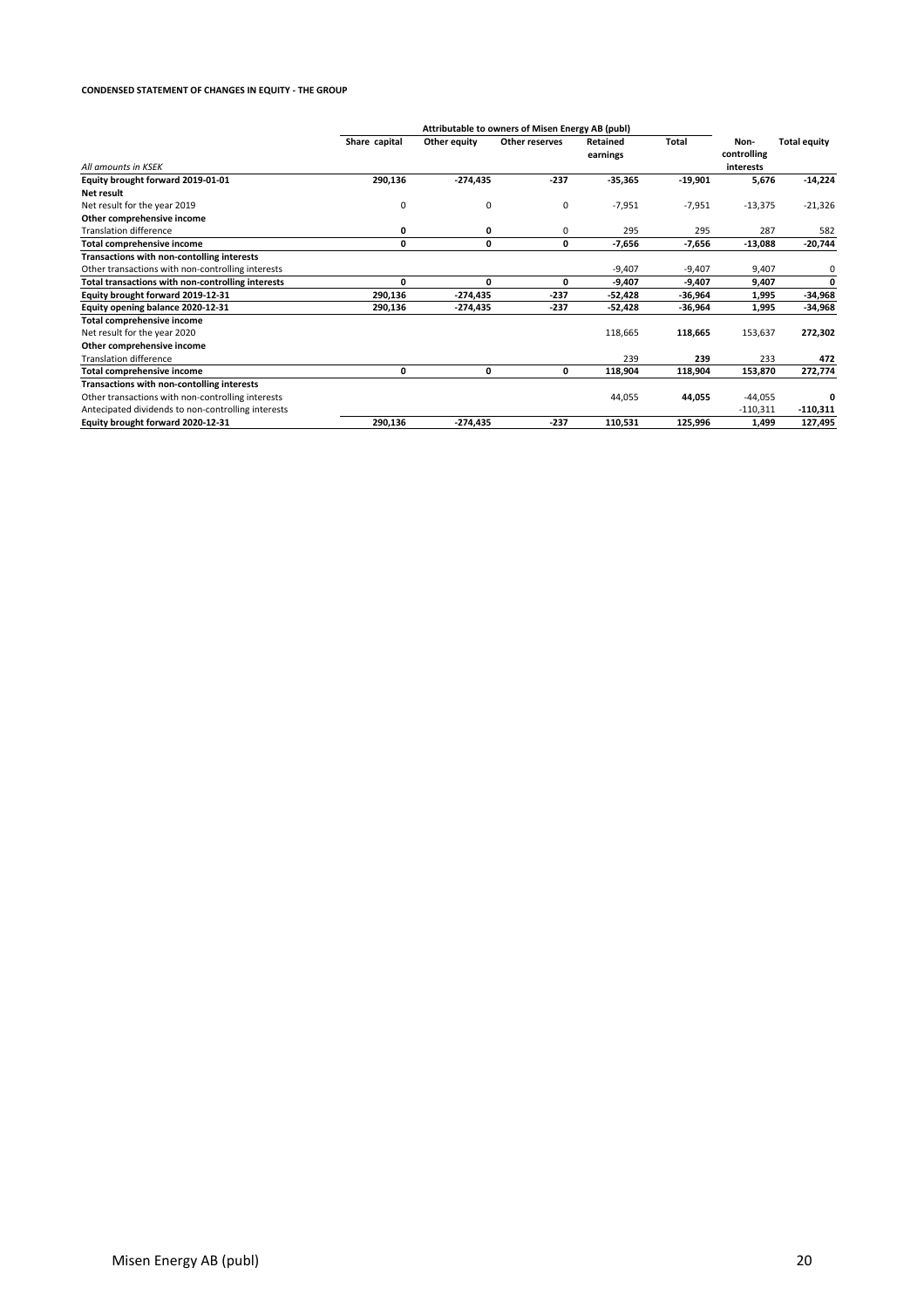|                                               | 1 Jan-31 Dec | 1 Jan-31 Dec |
|-----------------------------------------------|--------------|--------------|
|                                               | 2020         | 2019         |
| All amounts in KSEK                           | 12 months    | 12 months    |
|                                               |              |              |
| <b>Operating activities</b>                   |              |              |
| Operating income                              | 340,451      | $-13,356$    |
| Adjustment for non-cash items                 | $-342,457$   | 4,894        |
| Interest and dividends received               |              | 5            |
| Interest paid                                 | -4           | $-5$         |
| Income tax                                    |              | $-87$        |
| Cash flow from operating activities           |              |              |
| before working capital changes                | $-2,010$     | $-8,549$     |
| Decrease(+)/increase in stocks                |              | 70           |
| Decrease(+)/increase in receivables           | $-1,152$     | $-296$       |
| Decrease(-)/increase in short-term debts      | 3,968        | 8,663        |
| <b>Cash-flow from operating activities</b>    | 806          | $-112$       |
| <b>Investing activities</b>                   |              |              |
| Acquisition of tangible and intangible assets | $-20$        | -54          |
| Sale of tangible and intangible assets        | 24           | 251          |
| Cash flow from investing activities           | 4            | 197          |
|                                               |              |              |
| Cash flow for the period                      | 810          | 85           |
| Cash at the beginning of the period           | 130          | 42           |
| Exchange rate difference in cash              | -6           | 3            |
| Cash at the end of the period                 | 934          | 130          |

# **CONDENSED STATEMENT OF CASH FLOWS - THE GROUP**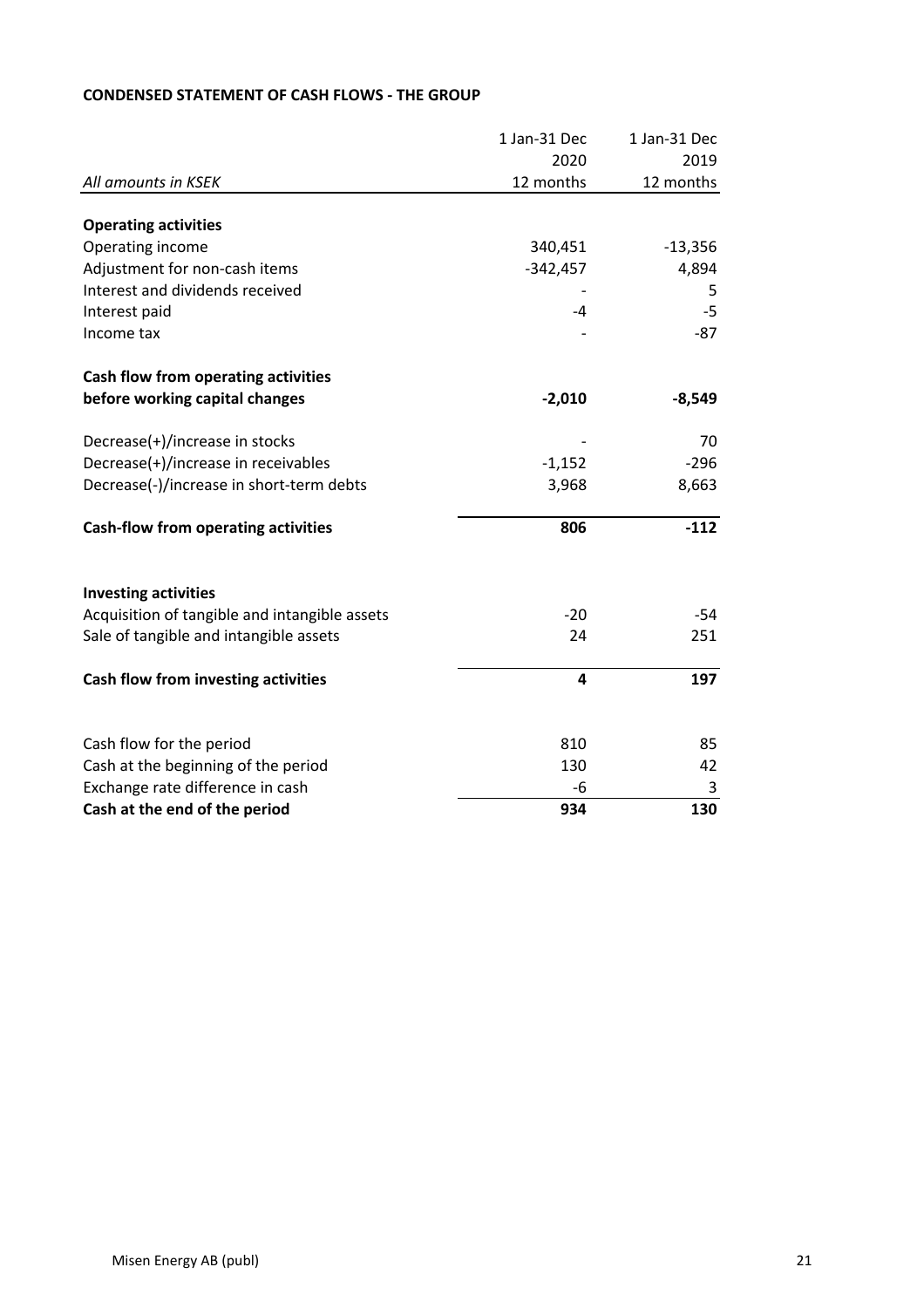#### **CONDENSED INCOME STATEMENT - PARENT COMPANY**

| 1 Oct - 31 Dec | 1 Oct - 31 Dec                           | 1 Jan-31 Dec                    | 1 Jan-31 Dec                              |
|----------------|------------------------------------------|---------------------------------|-------------------------------------------|
| 2020           | 2019                                     | 2020                            | 2019                                      |
| 3 months       | 3 months                                 | 12 months                       | 12 months                                 |
|                |                                          |                                 |                                           |
|                |                                          |                                 | 20,333                                    |
| 2,687          | 5,969                                    | 19,543                          | 20,333                                    |
|                |                                          |                                 |                                           |
|                |                                          |                                 | $-7,835$                                  |
|                |                                          |                                 | $-6,862$                                  |
| $-49,087$      | $-353$                                   | $-57,479$                       | $-14,697$                                 |
| $-46,400$      | 5,616                                    | $-37,936$                       | 5,636                                     |
| 112,540        | $\mathbf 0$                              | 112,540                         | 0                                         |
| 0              | 59                                       | $-140$                          | 58                                        |
| 112,540        | 59                                       | 112,400                         | 58                                        |
| 66,140         | 5,675                                    | 74,464                          | 5,694                                     |
|                |                                          |                                 |                                           |
| 66,140         | 5,675                                    | 74,464                          | 5,694                                     |
|                |                                          |                                 |                                           |
| 66,140         | 5,675                                    | 74,464                          | 5,694                                     |
|                |                                          |                                 |                                           |
|                |                                          |                                 | 5,694                                     |
|                | 2,687<br>$-46,398$<br>$-2,689$<br>66,140 | 5,969<br>174<br>$-527$<br>5,675 | 19,543<br>$-50,560$<br>$-6,919$<br>74,464 |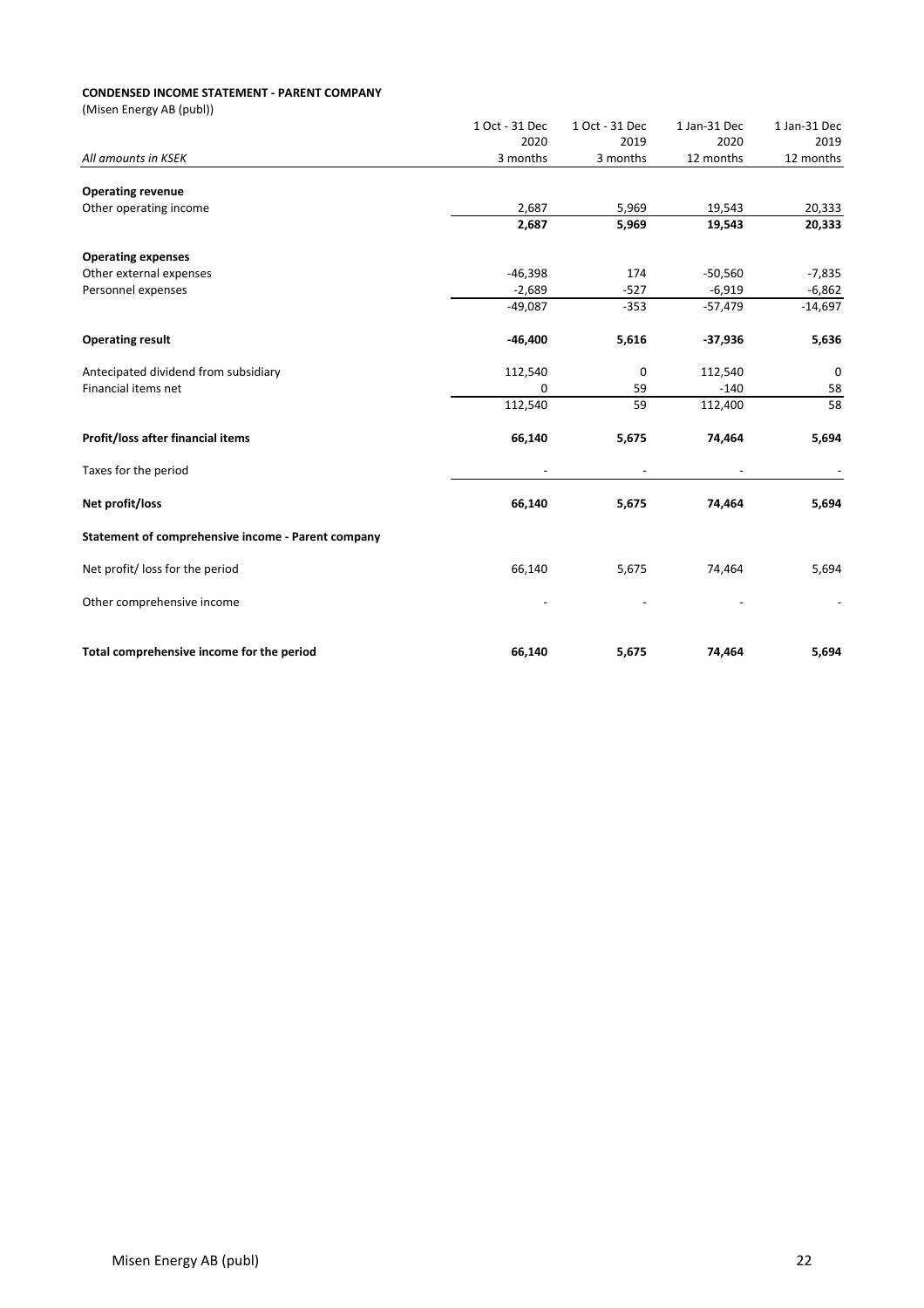### **CONDENSED BALANCE SHEET - PARENT COMPANY**

| All amounts in KSEK                      | 31 Dec 2020      | 31 Dec 2019    |
|------------------------------------------|------------------|----------------|
| <b>ASSETS</b>                            |                  |                |
| <b>Non-current assets</b>                |                  |                |
| <b>Financial fixed assets</b>            |                  |                |
| Shares in subsidiaries                   | 243,359          | 332,359        |
| <b>Total financial fixed assets</b>      | 243,359          | 332,359        |
| <b>Total fixed assets</b>                | 243,359          | 332,359        |
| <b>Total non-current assets</b>          | 243,359          | 332,359        |
| <b>Current receivables</b>               |                  |                |
| Other receivables                        |                  | 7              |
| Short-term receivables subsidiaries      | 193,324          |                |
| Prepaid expenses and accrued income      | 299              | 305            |
|                                          | 193,623          | 312            |
| <b>Cash and bank balances</b>            | 191              |                |
| <b>Total current assets</b>              | 193,814          | 312            |
| <b>TOTAL ASSETS</b>                      | 437,173          | 332,671        |
|                                          |                  |                |
| All amounts in KSEK                      | 31 Dec 2020      | 31 Dec 2019    |
| <b>EQUITY AND LIABILITIES</b>            |                  |                |
| Equity                                   |                  |                |
| <b>Restricted equity</b>                 |                  |                |
| Share capital                            | 290,136          | 290,136        |
| Statutory reserves                       | 345              | 345            |
|                                          | 290,481          | 290,481        |
|                                          |                  |                |
| Non-restricted equity                    |                  |                |
| Profit/Loss brought forward              | 2,880            | $-2,815$       |
| Profit/loss for the year                 | 74,464<br>77,344 | 5,694<br>2,879 |
|                                          |                  |                |
| <b>Total equity</b>                      | 367,825          | 293,360        |
| <b>Non-current liabilities</b>           |                  |                |
| Other long-term debts to group companies | 88               | 88             |
| <b>Total non-current liabilities</b>     | 88               | 88             |
| <b>Current liabilities</b>               |                  |                |
| Accounts payable                         | 19,344           | 17,880         |
| Short-term loans                         |                  | 2,618          |
| Other short-term liabilities             | 1,103            | 452            |
| Other short-term liabilities group       |                  | 5,929          |
| Accrued expenses and deferred income     | 48,813           | 12,344         |
| <b>Total current liabilities</b>         | 69,260           | 39,223         |
| TOTAL EQUITY AND LIABILITIES             | 437,173          | 332,671        |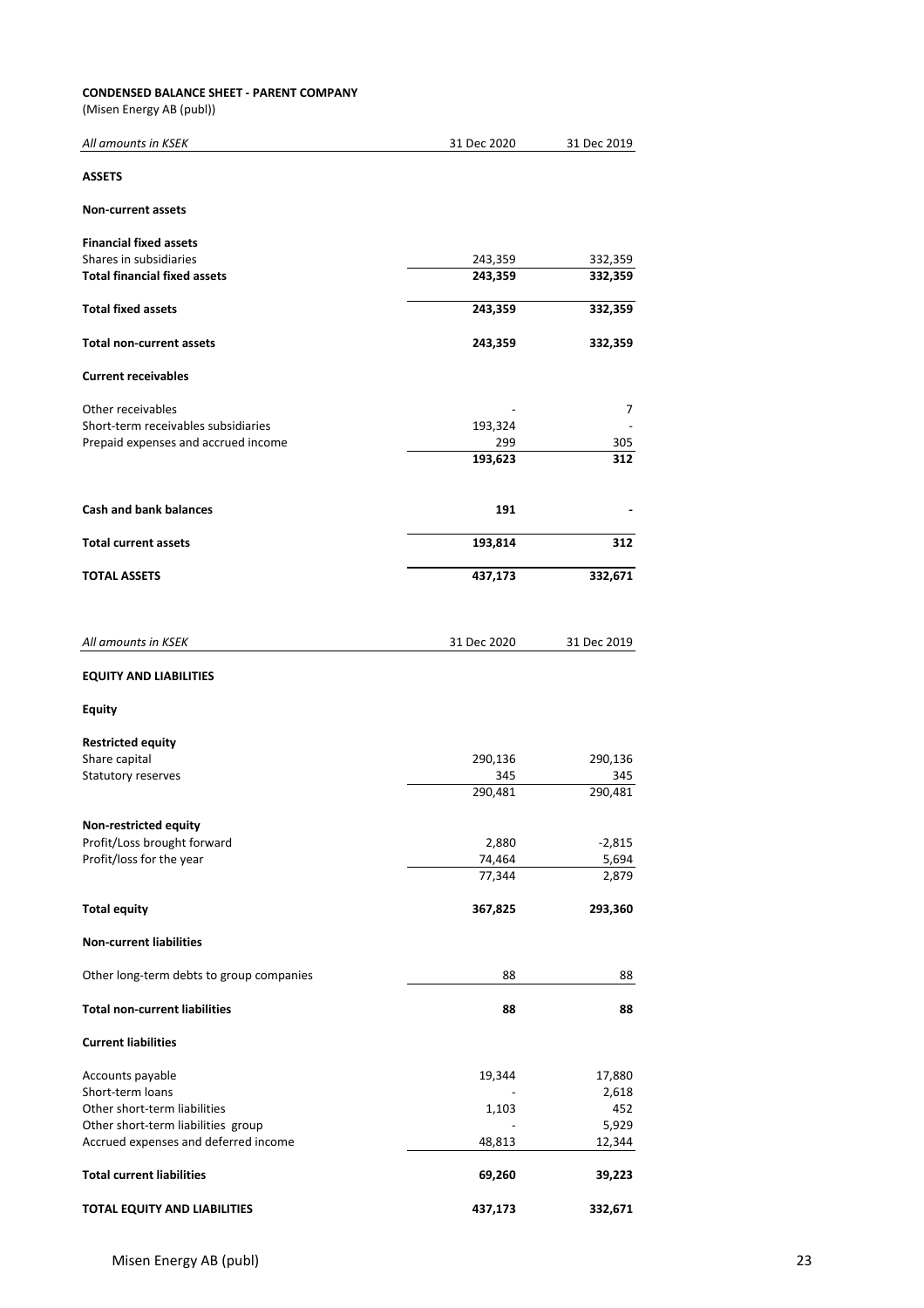### **CONDENSED STATEMENT OF CHANGES IN EQUITY - PARENT COMPANY**

|                                   |              |                  | <b>Share</b> |            |                     |
|-----------------------------------|--------------|------------------|--------------|------------|---------------------|
|                                   | <b>Share</b> | <b>Statutory</b> | Premium      | Retained   |                     |
| All amounts in KSEK               | capital      | reserves         | reserve      | earnings   | <b>Total equity</b> |
| Equity brought forward 2019-01-01 | 290,136      | 345              | 714.285      | -717,099   | 287,667             |
| Net result                        |              |                  |              |            |                     |
| Result for the year 2019          | -            |                  |              | 5,694      | 5,694               |
| <b>Total comprehensive income</b> | 0            | 0                | 0            | 5.694      | 5,694               |
| Equity brought forward 2019-12-31 | 290,136      | 345              | 714,285      | $-711,405$ | 293,361             |
| Equity opening balance 2020-10-01 | 290,136      | 345              | 714.285      | -636,938   | 293,361             |
| Net result                        |              |                  |              |            |                     |
| Resultat for the year 2020        | -            |                  |              | 74.464     | 74,464              |
| Equity brought forward 2020-12-31 | 290,136      | 345              | 714.285      | $-636.938$ | 367.825             |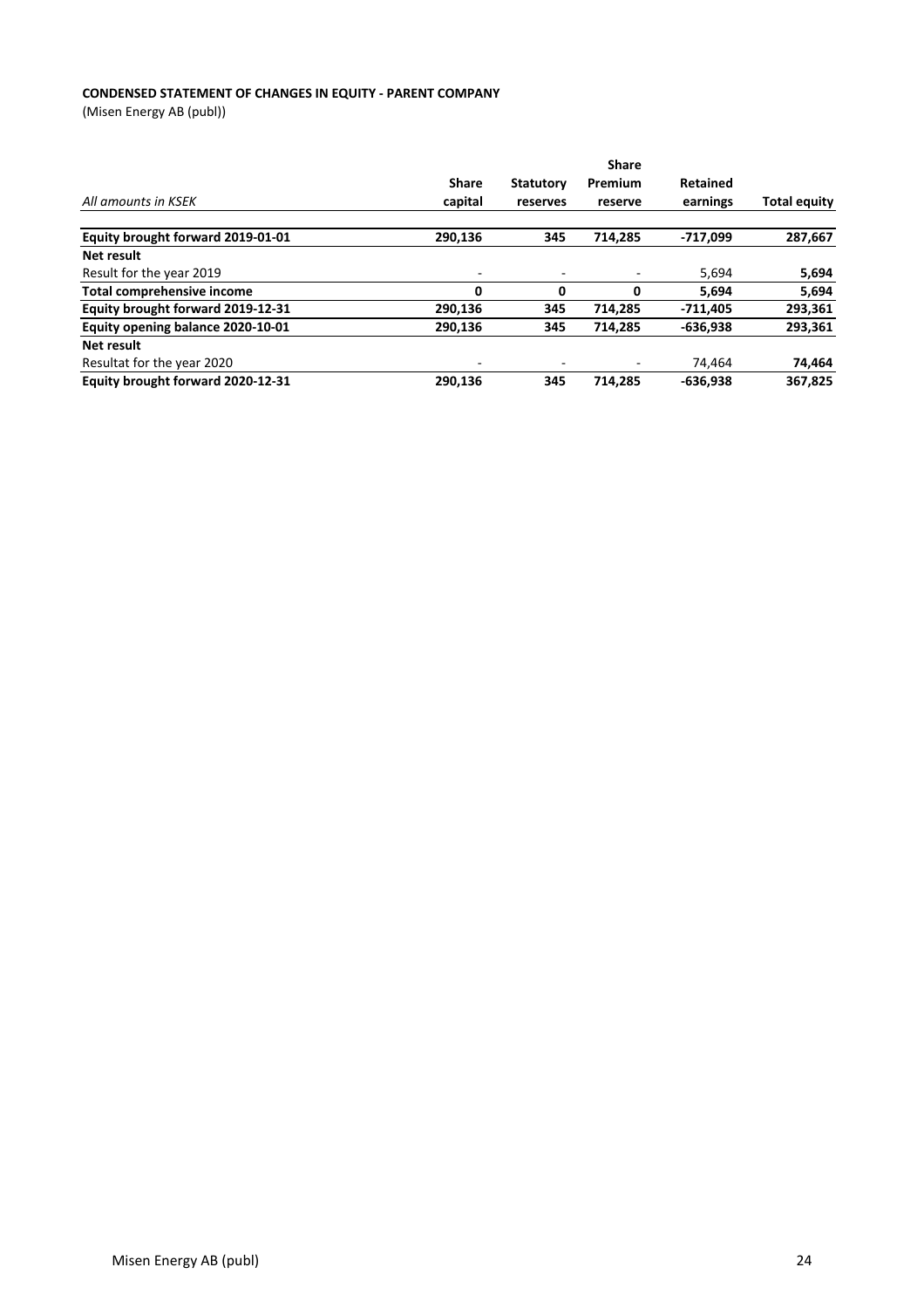# **CONDENSED STATEMENT OF CASH FLOWS - PARENT COMPANY**

|                                             | 1 Jan- 31 Dec | 1 Jan-31 Dec |
|---------------------------------------------|---------------|--------------|
|                                             | 2020          | 2019         |
| All amounts in KSEK                         | 12 months     | 12 months    |
|                                             |               |              |
| Operating activities                        |               |              |
| Operating income                            | $-37,936$     | 5,636        |
| Adjustment for non-cash items               | 42,012        |              |
| Interest paid                               | -7            | $-5$         |
| Cash flow from operating activities         |               |              |
| before working capital changes              | 4,069         | 5,631        |
|                                             |               |              |
| Decrease(+)/increase in receivables         | 17,300        | $-13,043$    |
| Decrease(-)/increase in accounts payable    | 1,331         | 7,406        |
| Decrease(-)/increase(+) in short term debts | $-22,509$     | -29          |
| Cash flow from operating activities         | 191           | $-35$        |
| Cash flow for the period                    | 191           | -35          |
| Cash at the beginning of the period         | 0             | 35           |
|                                             |               |              |
| Cash at the end of the period               | 191           | 0            |